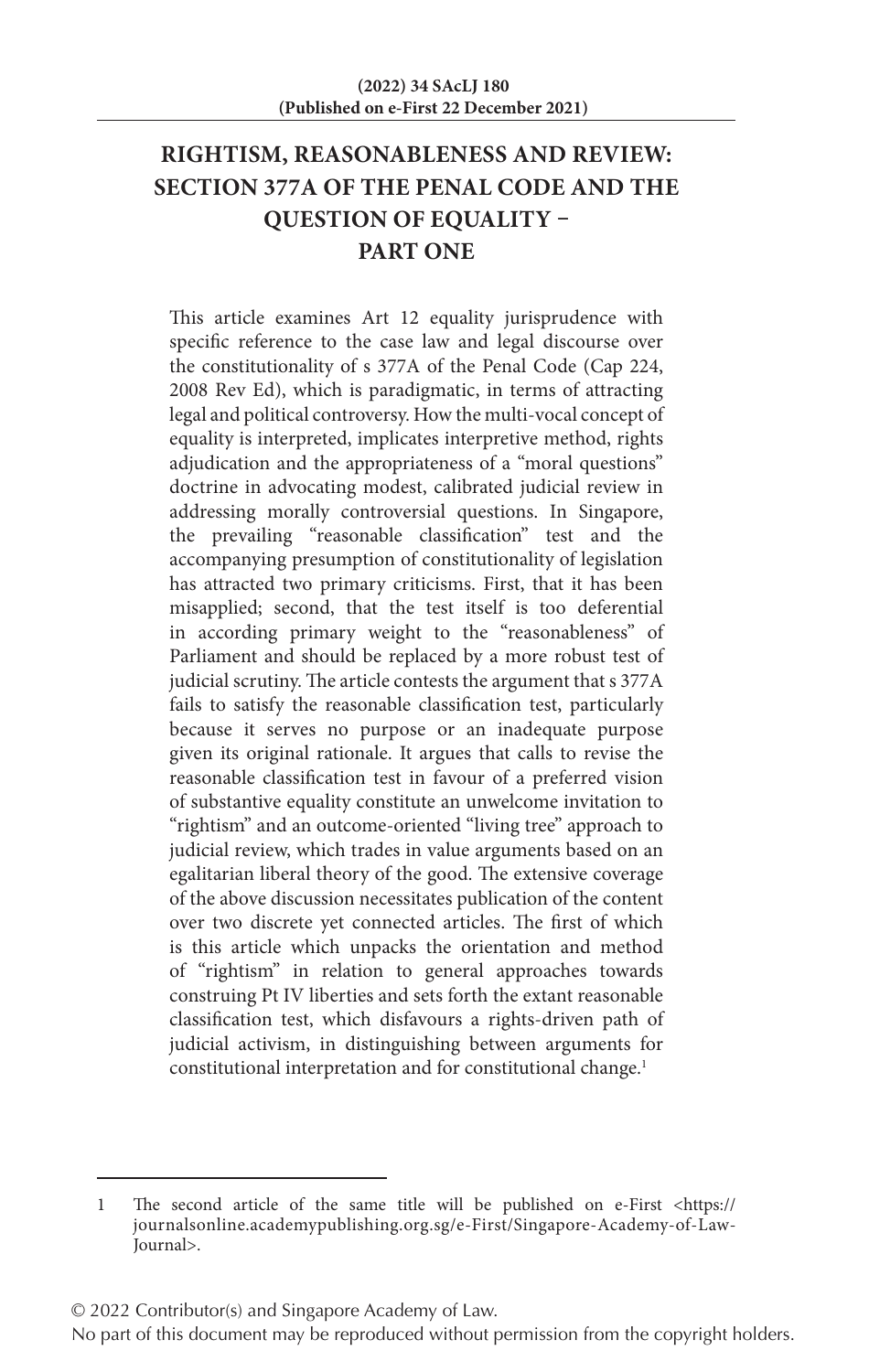**THIO** Li-ann *BA (Hons) (Oxford), LLM (Harvard), PhD (Cambridge); Barrister (Gray's Inn); Provost Chair Professor, Faculty of Law, National University of Singapore.*

# **I. Introduction**

Judicial philosophy informs interpretive method: in reading broadly framed rights to "personal liberty" or "equality", divergent paths avail.

2 Courts may tread an "activist" path and treat these terms as empty containers, into which the preferred ideology *du jour* is poured into and from which an array of rights as entitlement claims are expansively pronounced into existence. Such courts are heroes or villains, depending on one's ideological orientation.

3 Alternatively, courts may demur from this path and adopt more modest forms of review that seek to refrain from legislating new constitutional rights in the guise of interpreting existing provisions. Where "political questions" or morally controversial issues are concerned, such as the fractious divide over what vision of public sexual morality should be normative, courts in refusing to descend into the political thicket evade criticism of illegitimate judicial law-making. Singapore courts have thus far manifested this latter predilection.

While all except the most ardent formalists accept that judicial interpretation is a creative exercise, the more pressing issue is the degree to which this is acceptable and legitimate. Where a court situates itself on this spectrum is itself a reflection of the relationship between legislators and judges in a constitutional democracy, how the rule of law and separation of powers is apprehended, and which rights theory is ascendant.

5 In Singapore, s 377A of the Penal Code<sup>2</sup> ("s 377A") is paradigmatic of the sort of issue that is contested both before courts of law and the court of public opinion. This provides:

> Any male person who, in public or private, commits, or abets the commission of, or procures or attempts to procure the commission by any male person of,

© 2022 Contributor(s) and Singapore Academy of Law.

<sup>2</sup> Cap 224, 2008 Rev Ed. References to s 377A in this article refer to both the Penal Code and its precursors, as "there are no substantial differences between the various versions of s 377A": *Lim Meng Suang v Attorney-General* [2015] 1 SLR 26 at [3].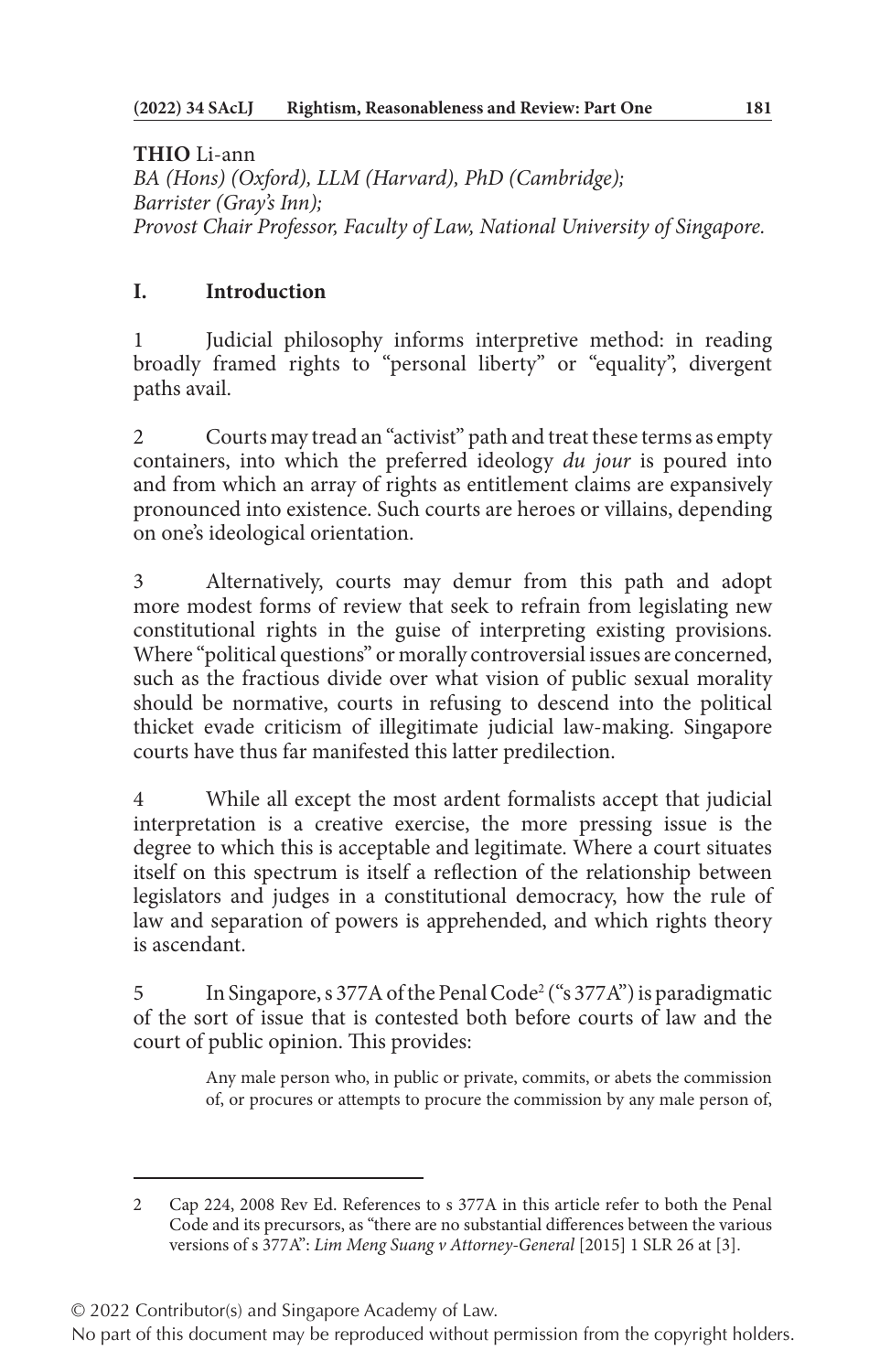any act of gross indecency with another male person, shall be punished with imprisonment for a term which may extend to 2 years.

6 In the political realm, the "intensely controversial"3 debate over whether to retain or repeal s 377A has attracted "diametrically opposed" views before and beyond Parliament. The Prime Minister ("PM") has described retaining s 377A, coupled with a policy not to proactively enforce it,<sup>4</sup> as an "uneasy compromise".<sup>5</sup> Some political parties have refused to take clear positions towards this "symbolic"6 lightning rod for social conservatives and liberals.<sup>7</sup>

7 Both sides "have mobilised to campaign for their causes":<sup>8</sup> one side argues for "LGBTQI rights", the other opposes the threat the homosexualism agenda9 poses to public morality and fundamental liberties like expressive and religious freedoms $10$  and parental rights

6 Singapore Parl Debates; Vol 83; Cols 2402–2403; [23 October 2007].

- 8 Singapore Parl Debates; Vol 83; Col 2402; [23 October 2007].<br>9 Iustice Antonin Scalia dissenting in Lawrence v Texas
- 9 Justice Antonin Scalia, dissenting, in *Lawrence v Texas* 539 US 558 at 602 (2003), described the "homosexual agenda" as "the agenda promoted by some homosexual activists directed at eliminating the moral opprobrium … traditionally attached to homosexual conduct". See Kees Waaldijk, "Standard Sequences in the Legal Recognition of Homosexuality – Europe's Past, Present and Future" (1994) 4 *Australasian Gay and Lesbian Law Journal* 50. This sequence includes (a) decriminalisation of homosexual acts between adults; (b) equal age limits for homosexual and heterosexual sex; (c) legislative recognition of same-sex cohabitation; (d) legislation prohibiting sexual orientation discrimination in matters like employment; (e) anti-discrimination legislation and providing goods or services; (f) introduction of registered partnership; (g) allowing joint and/or second parent adoption by same-sex partner(s); and (h) same sex marriage: Kees Waaldijk, "Eight Major Steps in the Legal Recognition of Homosexual Orientation" *Choices* (11 November 2007) and Kees Waaldijk, "Letter to Editor" *Choices* (11 November 2007).
- 10 Articles 14 and 15 of the Constitution of the Republic of Singapore (1985 Rev Ed, 1999 Reprint) respectively. While no Singapore case has yet dealt with competing *(cont'd on the next page)*

<sup>3</sup> *Lim Meng Suang v Attorney-General* [2015] 1 SLR 26 at [5]; Wong Siew Ying, "Singapore Not Ready for Same-Sex Marriage as Society is Still Conservative: PM Lee" *The Straits Times* (5 June 2015).

<sup>4</sup> PM Lee Hsien Loong noted "we are not enforcing it proactively", but if s 377A was abolished, "we may be sending the wrong signal that our stance has changed, and the rules have shifted": Singapore Parl Debates; Vol 83; Col 2402; [23 October 2007]. This is distinct from past proactive undercover police enforcement operations seeking to flush out homosexual activity in public places: see *Tan Boon Hock v Public Prosecutor* [1994] 2 SLR(R) 32; *Lim Meng Suang v Attorney-General* [2013] SGHC 73 at [84] and "12 Men Nabbed in Anti-gay Operation in Tanjong Rhu" *The Straits Times* (23 November 1993) at p 19.

<sup>5</sup> Charissa Yong, "PM Lee on BBC's Hardtalk: Most Would Back Retaining Section 377A if a Referendum was Held" *The Straits Times* (1 March 2017).

<sup>7</sup> Martino Tan, "Pritam Singh on 377A: Workers' Party Would Not Be Calling for Its Repeal" *mothership.sg* (5 April 2019) <https://mothership.sg/2019/04/workersparty-pritam-singh-377a-repeal-lgbt/> (accessed 15 August 2021).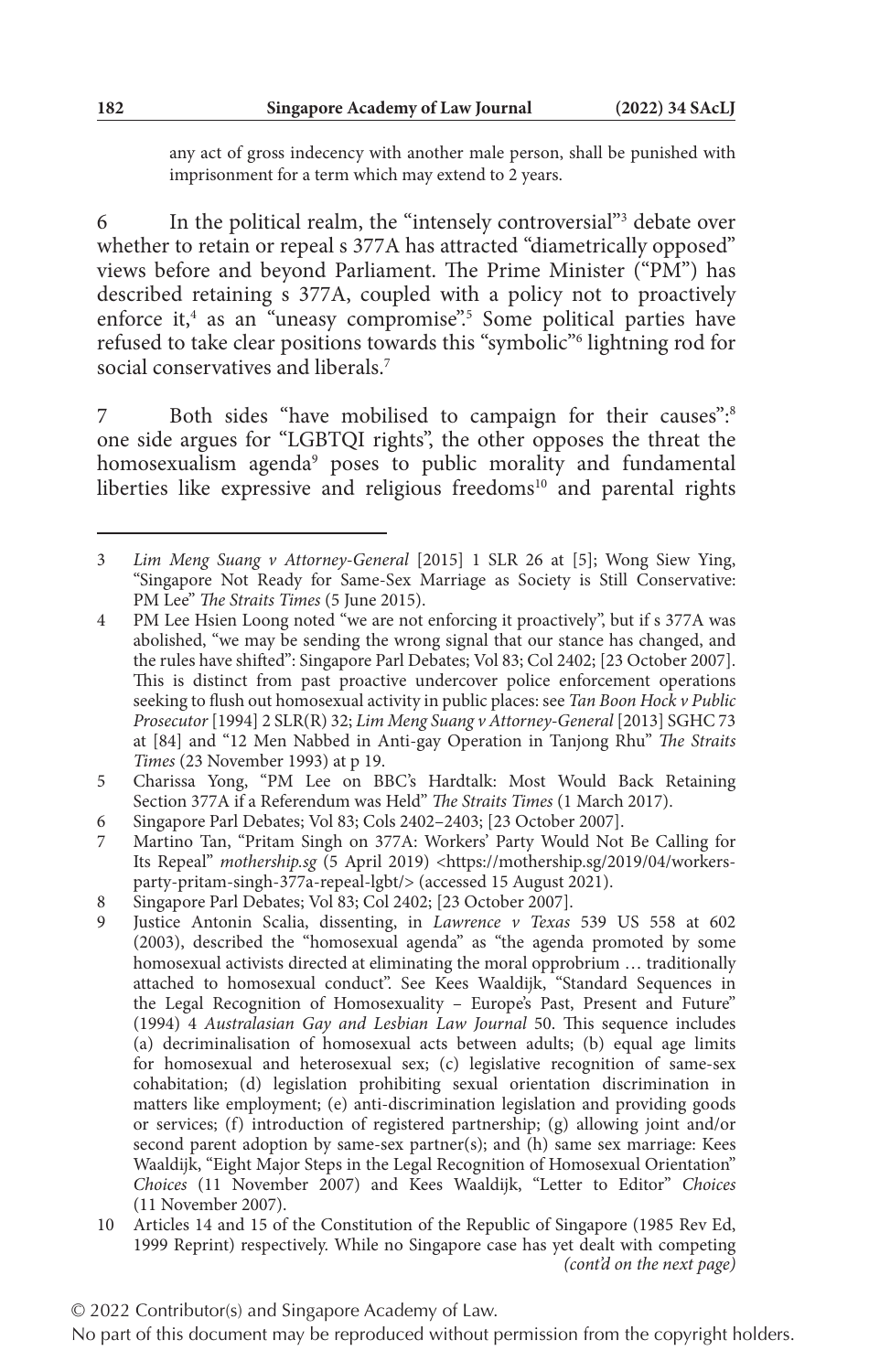over their children's education.<sup>11</sup> Judges have received death threats for deciding s  $377A$  is constitutional;<sup>12</sup> academic articles<sup>13</sup> and op-eds authored by legal luminaries have urged both retention and repeal.<sup>14</sup>

8 The second decade of the 21st century has seen a steady stream of cases which have unsuccessfully challenged the constitutionality of s 377A. In 2013, the Court of Appeal in *Lim Meng Suang v Attorney-General*15 ("*LMSCA*") affirmed the High Court decisions of *Tan Eng Hong v Attorney-General*16 and *Lim Meng Suang v Attorney-General* ("*LMSHC*") that s 377A satisfied the reasonable classification test and passed constitutional muster. On the basis of new arguments, "including points premised on new historical evidence and case law", subsequent to *LMSCA*, another failed challenge was brought in *Ong Ming Johnson v Attorney-General*17 ("*Johnson*"), which has been appealed. That challenge raised arguments based on Art 9 (life and personal liberty), Art 14 (freedom of speech) and Art 12 (equality) of the Constitution of the

- 11 Universal Declaration of Human Rights (A/RES/217A (III), adopted at the United Nations General Assembly (10 December 1984)) Art 26(3). See Charles J Russo, "Same-Sex Marriage and Public School Curricula: Preserving Parental Rights to Direct the Education of Their Children" (2007) *Educational Leadership Faculty*  Publications 152 <https://ecommons.udayton.edu./eda\_fac\_pub/152> (accessed 15 August 2021) and Lauren Vanga, "Ending Bullying at a Price? Why Social Conservatives Fear Legislatively Mandated LGBT Indoctrination in Schools" (2014) 17(2) *Chapman Law Review* 659.
- 12 Louisa Tang, "Man Charged with Threatening Judge on Instagram Stories over Dismissal of Section 377A Challenges" *Today* (14 August 2020) ("[h]omophobic judges need to be put down immediately").
- 13 *Eg*, Yvonne Lee, "'Don't Ever Take a Fence Down until You Know the Reason it Was Put Up' – Singapore Communitarianism and the Case for Conserving 377A" [2008] Sing JLS 347 and Lynette Chua, "Saying No: Sections 377 and 377A of the Penal Code" [2003] Sing JLS 209.
- 14 Tommy Koh, "Section 377A: Science, Religion and the Law" *The Straits Times* (25 September 2018); V K Rajah, "Section 377A: An Impotent Anachronism" *The Straits Times* (30 September 2018); Thio Li-ann, "377A – A Contemporary, Important Law" *The Straits Times* (7 October 2018).
- 15 [2015] 1 SLR 26.
- 16 [2013] 4 SLR 1059.
- 17 [2020] SGHC 63.

© 2022 Contributor(s) and Singapore Academy of Law.

co-equal rights, "equality" has elsewhere been used as "trump" to truncate other constitutional liberties. See, *eg*, Augusto Zimmerman, "Same-Sex Marriage, Freedom of Speech and Religious Liberty in Australia – A Critical Appraisal" (2017) 7(1) *Solidarity: The Journal of Catholic Social Thought and Secular Ethics* article 4; Hans C Clausen, "The 'Privilege of Speech' in a 'Pleasantly Authoritarian Country': How Canada's Judiciary Allowed Laws Proscribing Discourse Critical of Homosexuality to Trump Free Speech and Religious Liberty" (2005) 38 Vanderbilt J of Transnat'l Law 443 and M H Ogilvie, "After the Charter: Religious Free Expression and Other Legal Fictions in Canada" (2002) 2 *Oxford University Commonwealth Law Journal* 219.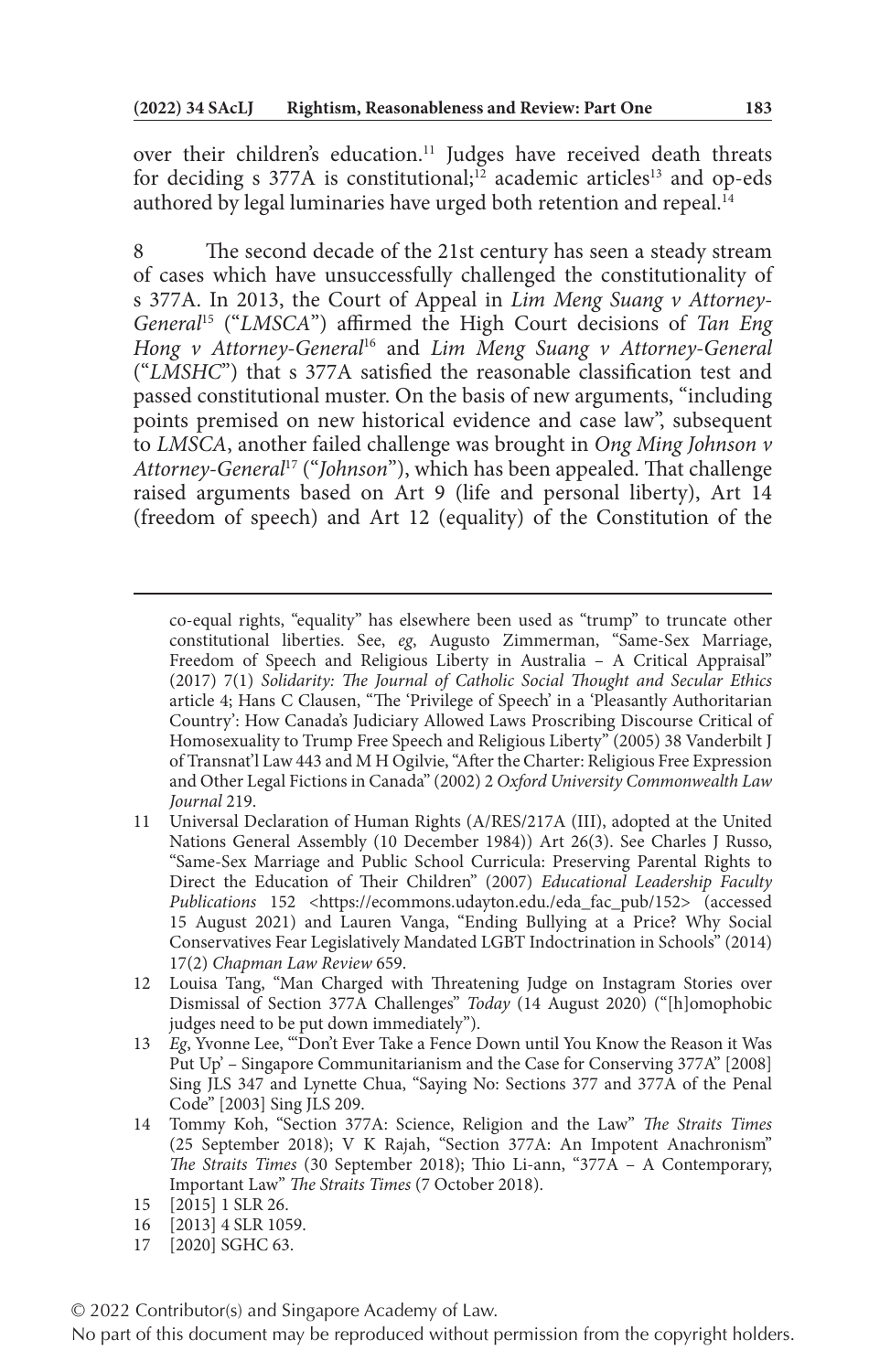Republic of Singapore<sup>18</sup> ("Constitution"), liberally borrowing from a lengthy article authored by the learned former Chief Justice Chan Sek Keong.19

Many of these challenges are rooted in liberal ideology, which valorises individual autonomy and the "neutral" state that purports not to espouse a conception of human good, leaving this to individual self-determination. They are advanced by a "living tree" interpretive methodology which directly draws on value-based arguments; this brand of judicial activism sustains a conception of erotic liberty and equality of lifestyle that opposes "heteronormativity" and controversially asserts the moral equivalence of heterosexuality and homosexuality.

10 In other jurisdictions, this has produced "rightism": a rightsoriented, court-centric model of constitutionalism where rights may operate as trumps. This manifests, *in extremis*, as a "cult of egalitarian liberalism",<sup>20</sup> a substantive ideology associated with ideological "progressive" liberalism, distinct from classic liberalism.<sup>21</sup> This sits at odds with the approach adopted in Singapore, with its mix of political and legal constitutionalism, manifesting communitarian, statist and liberal values. The courts have viewed juristocracy as subverting constitutional principles of the separation of powers, rule of law and democracy.<sup>22</sup>

11 This article focuses on Art 12-related challenges to the constitutionality of s 377A and how the model of equality so championed is significantly driven by liberal ideology and its "hidden" values assumptions, which manifests "rightism".

12 The prevailing test of "reasonable classification" and the accompanying presumption of constitutionality has attracted two primary criticisms. First, for being misapplied; second, for being too deferential in according primary weight to the "reasonableness" of Parliament. Critics advocate for more intensive review or appeal to equality as a categorical trump.

<sup>18</sup> 1985 Rev Ed, 1999 Reprint.

<sup>19</sup> Chan Sek Keong, "Equal Justice under the Constitution and Section 377A of the Penal Code: The Roads Not Taken" (2019) 31 SAcLJ 773.

<sup>20</sup> *Navtej Singh Johar v Union of India, THR Secretary and Ministry of Law and Justice* AIR 2018 SC 4321; Writ Petition (Criminal) No 76 of 2016 at [86]–[87].

<sup>21</sup> Broadly speaking, the classic liberal political project is about freedom from government restrictions and from our own ungovernable human desires, as part of self-governance. Ideological liberalism seeks to enlist state power in defining oppressors and ending oppression, in a postmodern setting. See Patrick J Deneen, *Why Liberalism Failed* (Yale University Press, 2019) and Paul W Kahn, *Putting Liberalism in its Place* (Princeton University Press, 2004).

<sup>22</sup> *Yong Vui Kong v Public Prosecutor* [2015] 2 SLR 1129 at [75].

<sup>© 2022</sup> Contributor(s) and Singapore Academy of Law.

No part of this document may be reproduced without permission from the copyright holders.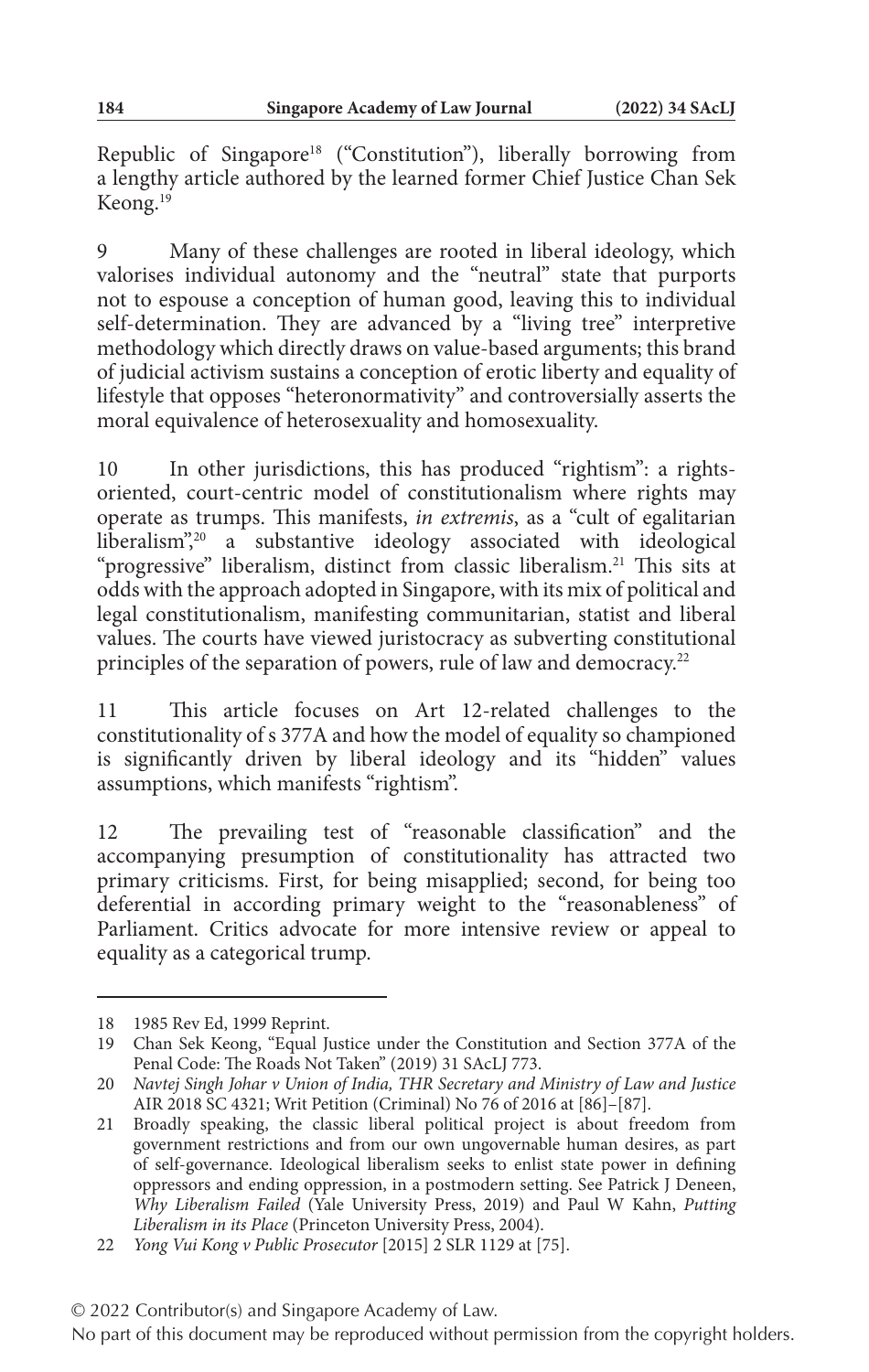13 The article argues that scoping equality through the reasonable classification test remains appropriate within a communitarian polity, given the constitutional roles of the courts and Parliament, constitutional amendability, the broad reach of equality which applies to any differentiating law, and what might be described as a "moral questions" doctrine, informing a brand of calibrated judicial review. This bears analogical similarity to the political questions doctrine which recommends judicial deference in the face of polycentric, policy-laden and politicised issues. "Heavy-handed judicial intervention" would prematurely short-circuit democratic processes and does not resolve moral conflicts, $23$  as evident in the enduring abortion and same-sex marriage disputes in liberal jurisdictions like the US.24

14 The retention or repeal of laws like s 377A has wide-ranging legal and social consequences, $25$  which may be obscured within the parameters of judicial proceedings, where courts "decide cases on the basis of the facts and the arguments put to them",<sup>26</sup> often narrowly framed. Therefore, a judicial test like "reasonable classification" that recognises the primary role of elected representatives in managing polarising topics, is a reasonable choice, reflecting the role of courts within a system where political constitutionalism is accented.

15 This article is divided into two parts. Part One focuses on general interpretive approaches to fundamental liberties and the nature of the reasonable classification test, as applied to Art 12 cases. Part Two will take a deep dive into the specificities of the challenges against s 377A, in furtherance of the core argument in defence of the reasonableness of the reasonable classification test, and the normative desirability of resisting and rejecting the juristocratic path of rightism. It will examine alleged misapplications of the reasonable classification as well as arguments that this test be replaced by more aggressive judicial scrutiny.

<sup>23</sup> The late Justice Ruth Bader Ginsburg thought the *Roe v Wade* 410 US 113 (1973) decision incorrect for moving "too far, too fast": "Some Thoughts on Autonomy and Equality in Relation to *Roe v Wade*" (1985) 63 *North Carolina Law Review* 375 at 385–386, quoted by Quentin Loh J in *Lim Meng Suang v Attorney-General* [2013] 3 SLR 118 at [142].

<sup>24</sup> Former President Barack Obama observed that more Hispanic voters supported the Republicans because they rejected Democratic positions "on same sex marriage or abortion". "Obama's Take on Evangelical Hispanics Could Reinforce Democrats' Challenge" *The Washington Post* (26 November 2020).

<sup>25</sup> This is evident from a cursory survey of foreign jurisdictions which repealed sodomy laws, ushering in an expansion of LGBT related rights including unisex marriage, precipitating clashes with existing rights: see Chris Geidner, "The Court Cases that Changed LGBTQ Rights" *The New York Times* (19 June 2019).

<sup>26</sup> Chan Sek Keong, "Judicial Review – From Angst to Empathy" (2010) 22 SAcLJ 469 at para 3.

No part of this document may be reproduced without permission from the copyright holders.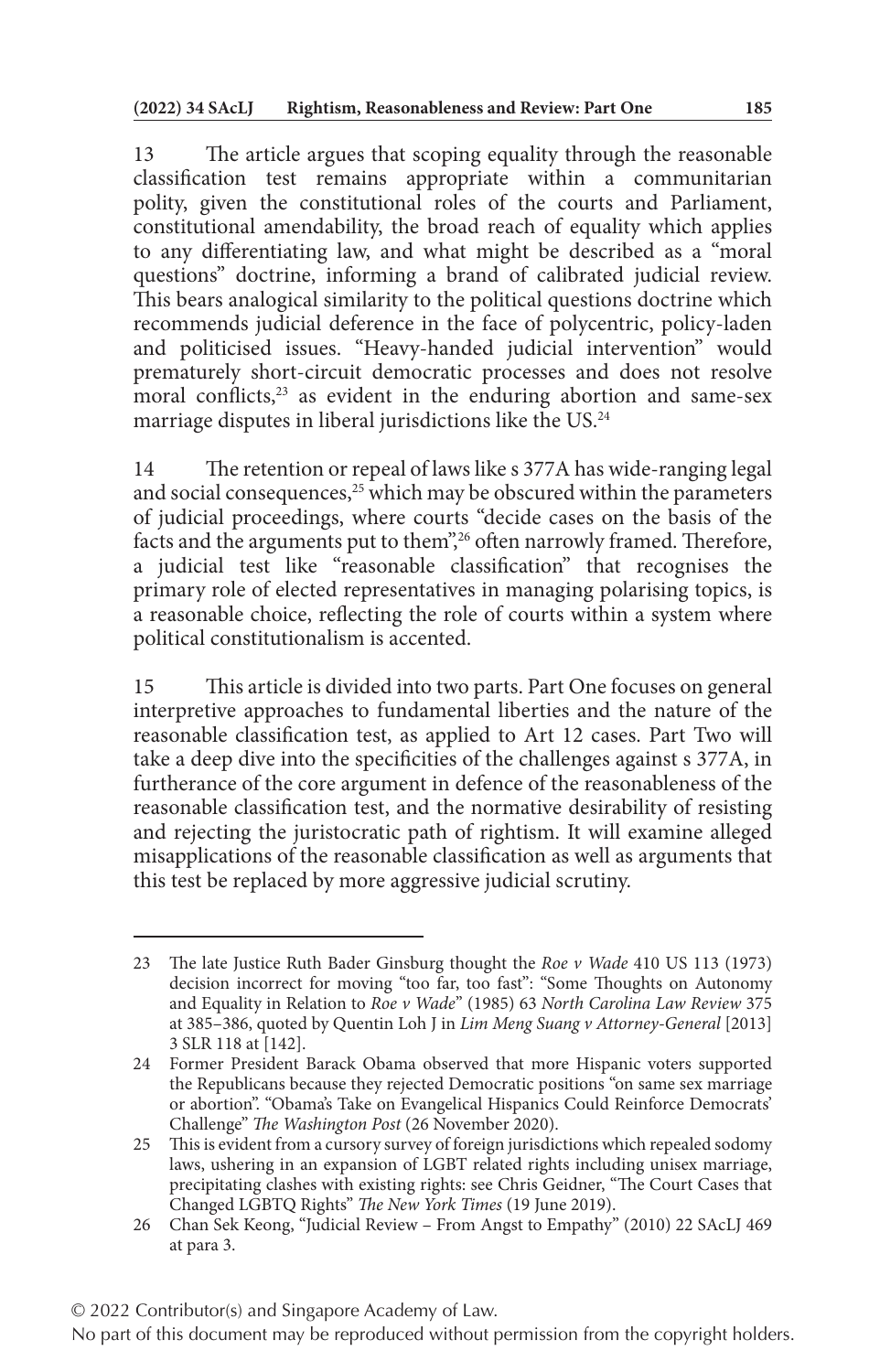16 Part II of this article discusses what "rightism", fueled by liberal ideology, entails and what a "rightism" based challenge to s 377A might look like in terms of values-driven "living tree" interpretive approaches. This represents an anti-model to the contemporary judicial approach towards reading Pt IV of the Constitution ("Pt IV"), which does not conflate and confuse interpretation with amendment.<sup>27</sup> It considers how "rightism" may impact administrative governance, in relation to expectations that s 377A not be pro-actively enforced. Part III of this article examines the "threshold" Art 12 reasonable classification test, what it does and does not do, and the extent to which it incorporates substantive elements beyond formal equality requirements. It considers the concept of equality in general and extant in Art 12(1) and how it interrelates with Art 12(2). It concludes with observations on how the reasonable classification test, in strictly cabining how considerations of legitimacy apply, is resistant towards "rightism" oriented interpretive approaches.

#### **II. Framing constitutional challenges to section 377A: Rightism as anti-model?**

17 According insufficient weight to fundamental rights is always a constitutionalist's concern. So too is undue emphasis on rights, the main pathway "judicial activism" travels upon, where juristocracy displaces democracy or tempers it "by aristocracy".<sup>28</sup> Strategically framing controversial political claims as legal rights insulates such claims from political contention, servicing a "politically correct"<sup>29</sup> anticonstitutionalist totalising ideology.

18 "Rightism" is a shorthand reference to an ethos or patterns of rights-based argument valorising individual autonomy. "Rightism" may neglect that "individual rights do not exist in a vacuum", but co-exist with competing rights, duties and public goods; to solely focus on "unfettered individual rights" may usher in "a society premised on individualism and self-interest".<sup>30</sup> Such hyper-individualism may breed a "worship of 'rights'

#### © 2022 Contributor(s) and Singapore Academy of Law.

<sup>27</sup> *Yong Vui Kong v Public Prosecutor* [2010] 3 SLR 489 at [122].

<sup>28</sup> James Grant, "The Rise of Juristocracy" (2010) 34(2) *Wilson Quarterly* 16 at 17.

<sup>29</sup> Critics argue that political correctness attacks the foundations of a free society: see Janet Albrechsten *et al*, "You Can't Say That: Freedom of Speech and the Invisible Muzzle" *Centre for Independent Studies* (The Centre for Independent Studies Limited, 2012) <https://www.cis.org.au/app/uploads/2015/07/op124.pdf?> (accessed 15 August 2021).

<sup>30</sup> *Chee Siok Chin v Minister for Home Affairs* [2006] 1 SLR (R) 582 at [52].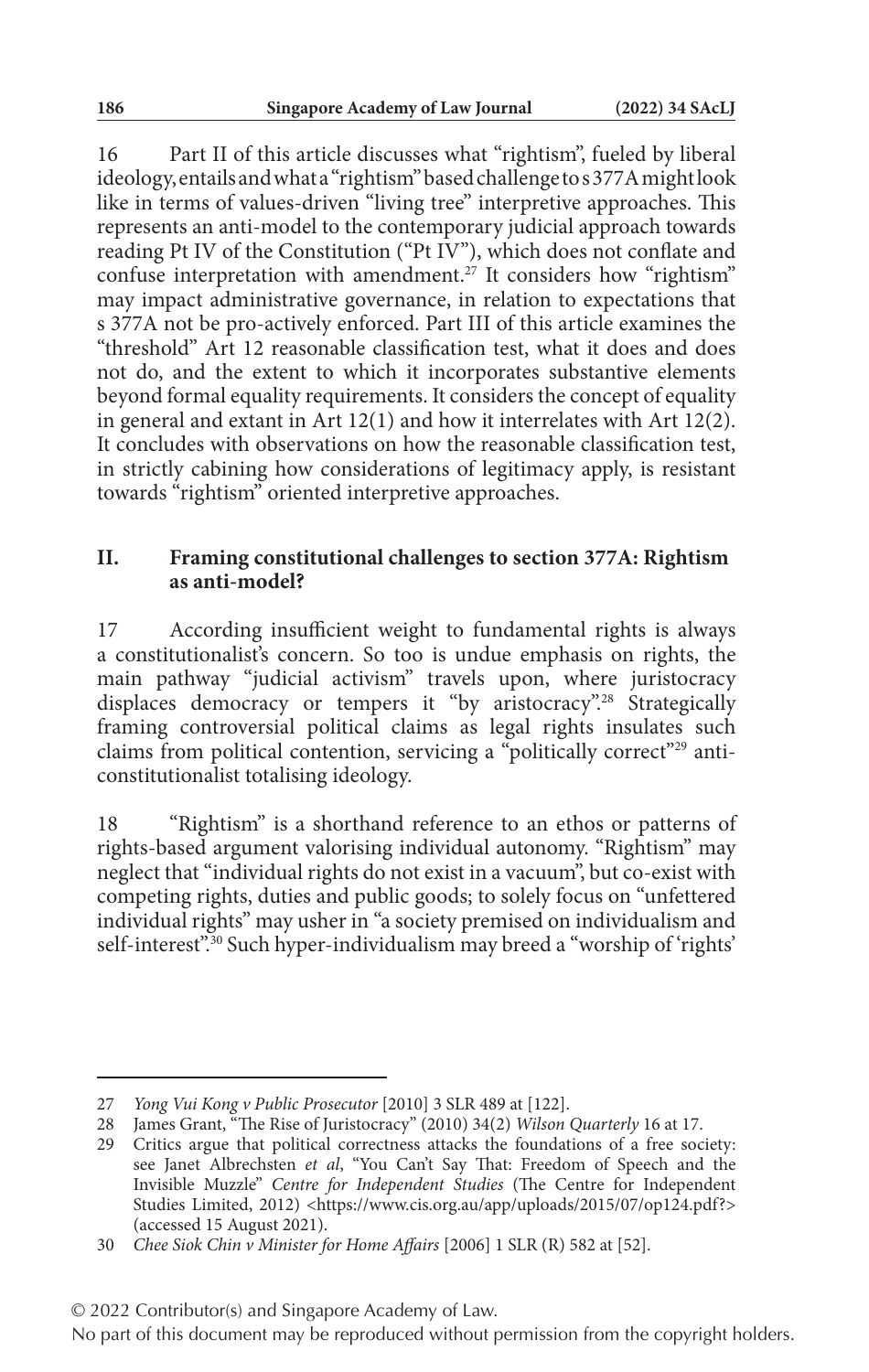and 'choice",<sup>31</sup> inflating the self, weakening the collective.<sup>32</sup> A relentless individualism and rightist liberalism which sponsors extravagant rights formulations with peremptory weight fuels the "absoluteness" of "rights talk" and generates social conflict. By promoting "mere assertion over reason-giving", it degrades public debate by squelching "common sense or moral intuitions," impeding "rational political discourse." 33

19 "Rightism" manifests in two main ways. First, it facilitates rights proliferation by identifying unenumerated rights or through reading existing rights expansively. Second, it seeks a brand of review where rights are accorded heavy or determinative weight.

20 This is fueled by a "living tree" interpretative method<sup>34</sup> which considers judicial engagement in moral reasoning legitimate, enabling judges to connect the law with their perception of evolving social values. This non-textual approach discounts the importance of constitutional

<sup>31</sup> John Leo, "When Stability was All the Rage" *US and World Report* (30 October 1995) at p 27.

<sup>32</sup> See David Brooks, "The Relationalist Manifesto" in *The Second Mountain: The Quest for a Moral Life* (Random House, 2019) at pp 296–312.

<sup>33</sup> Mary Ann Glendon, *Rights Talk: The Impoverishment of Political Discourse* (Free Press, 1991) at pp 14–15.

<sup>34</sup> The more modest original "living tree" approach espousing a generous, not technical, reading of constitutions, has given way to a "progressive" evolving interpretation which, in jurisdictions like Canada, has produced radically nonoriginalist and non-doctrinal decisions in rights cases, based on subjective judicial ideologies: Bradley W Miller, "Origin Myth: The Person's Case, the Living Tree, and the New Originalism" in *The Challenge of Originalism: Theories of Constitutional Interpretation* (Grant Huscroft & Bradley W Miller eds) (Cambridge University Press, 2011) at pp 120–146. This disdains parodied versions of originalism as the ancestral worship of "frozen rights": Grant Huscroft, "The Trouble with Living Tree Interpretation" (2006) 25(1) *University of Queensland Law Journal* 3 at 5 and *Minister of Home Affairs v Fourie* [2006] (1) SA 524 (CC) at [102], *per* Sachs J.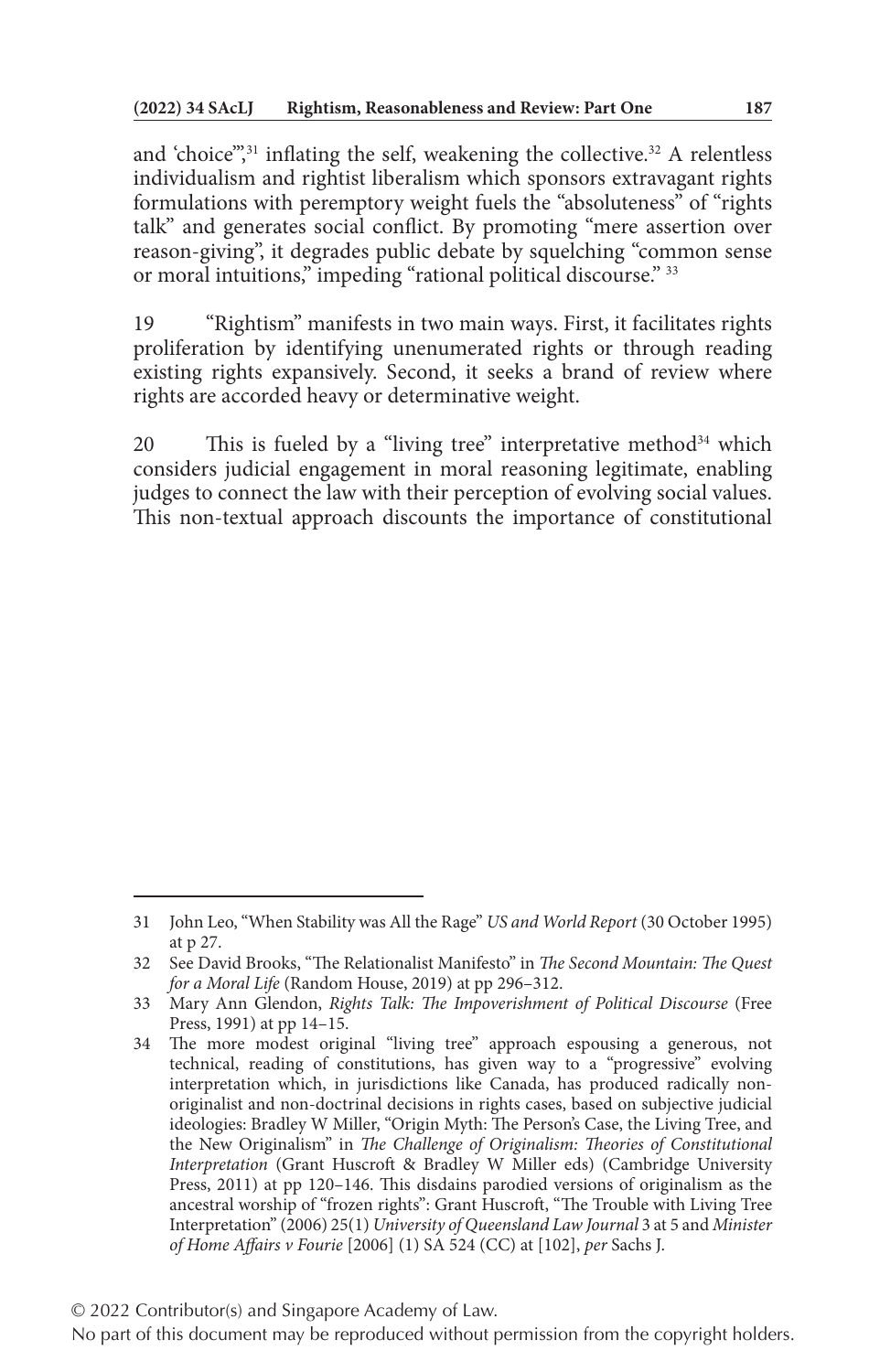text, history, precedent,<sup>35</sup> or theory,<sup>36</sup> in favour of direct appeals "to moral, political or social values or policies".37

21 What might a rightism-based approach to challenging the constitutionality of s 377A look like, and is this consonant with the current judicial approach?

## *A. Judicial declaration of unwritten norms and rights*

22 It could assume the form of declaring an unwritten privacy right, specifically, a right to consensual homosexual sodomy. This could stem from declaring a general right to autonomy or privacy, based on some sort of natural law or 'higher law' theory. Alternatively, one could discern a right to make choices "central to personal dignity and autonomy"38 from "penumbras" emanating from the "spirit" of enumerated rights,<sup>39</sup> drinking from the well of liberal ideology.

<sup>35</sup> *Ong Ming Johnson v Attorney-General* [2020] SGHC 63 at [143]. The court affirmed that vertical *stare decisis* ought to be preserved, rejecting the invented Canadian approach justifying a lower court's departure from a higher court's binding decision: *Canada (Attorney-General) v Bedford* [2013] 3 SCR 1101 at [42] and *Carter v Canada (Attorney-General)* [2015] 1 SCR 331 at [44]. In politicised settings, *stare decisis* can be manipulated: see Justice Scalia, *Lawrence v Texas* 539 US 558 (2003) at 587 on the Supreme Court's inconsistent treatment of *Roe v Wade* 410 US 113 (1973) as discussed in *Planned Parenthood of Southeastern Pennsylvania v Casey* 505 US 833 at 866–867 (1992) and *Bowers v Hardwick* 478 US 186 (1986) as precedents: widespread criticism of *Roe v Wade* and *Bowers v Hardwick* was strong reason to reaffirm the former and overrule the latter.

<sup>36</sup> For example, the courts have considered novel points from "first principles" (*eg*, *Wham Kwok Han Jolovan v Attorney-General* [2020] 1 SLR 804 at [55]) and have interpreted constitutional provisions in light of values associated with Westminster parliamentarianism, *eg*, *Vellama d/o Marie Muthu v Attorney-General* [2013] 4 SLR 1 at [79].

<sup>37</sup> Value arguments "assert claims about what is good or bad, desirable or undesirable, as measured against some standard that is independent of what the constitutional text requires": Richard H Fallon Jr, "A Constructivist Coherence Theory of Constitutional Interpretation" (1987) 100 Harv L Rev 1189 at 1204–1205.

<sup>38</sup> In an ode to metaphysics and subjectivism, Justice Kennedy declared the "heart of liberty" resided in "the right to define one's own concept of existence, of meaning, of the universe and of the mystery of human life", to service an open-ended unenumerated right to make personal choices, such as terminating life *in utero*: *Planned Parenthood of Southeastern Pennsylvania v Casey* 505 US 833 at 851 (1992). Justice Scalia in *Lawrence v Texas* 539 US 558 at 588 (2003) described this as "the passage that ate the rule of law".

<sup>39</sup> The US Supreme Court found such "penumbras" from various guarantees in *Griswold v Connecticut* 381 US 479 (1965) which included a right to marital privacy that invalidated state laws restricting contraception. Appealing to sweeping rhetoric, the Indian Supreme Court invented the supermajoritarian concept of "constitutional morality", composed of vague ideals like a "pluralistic and inclusive society", without unpacking what manner of diversity was being anointed with constitutional status. *(cont'd on the next page)*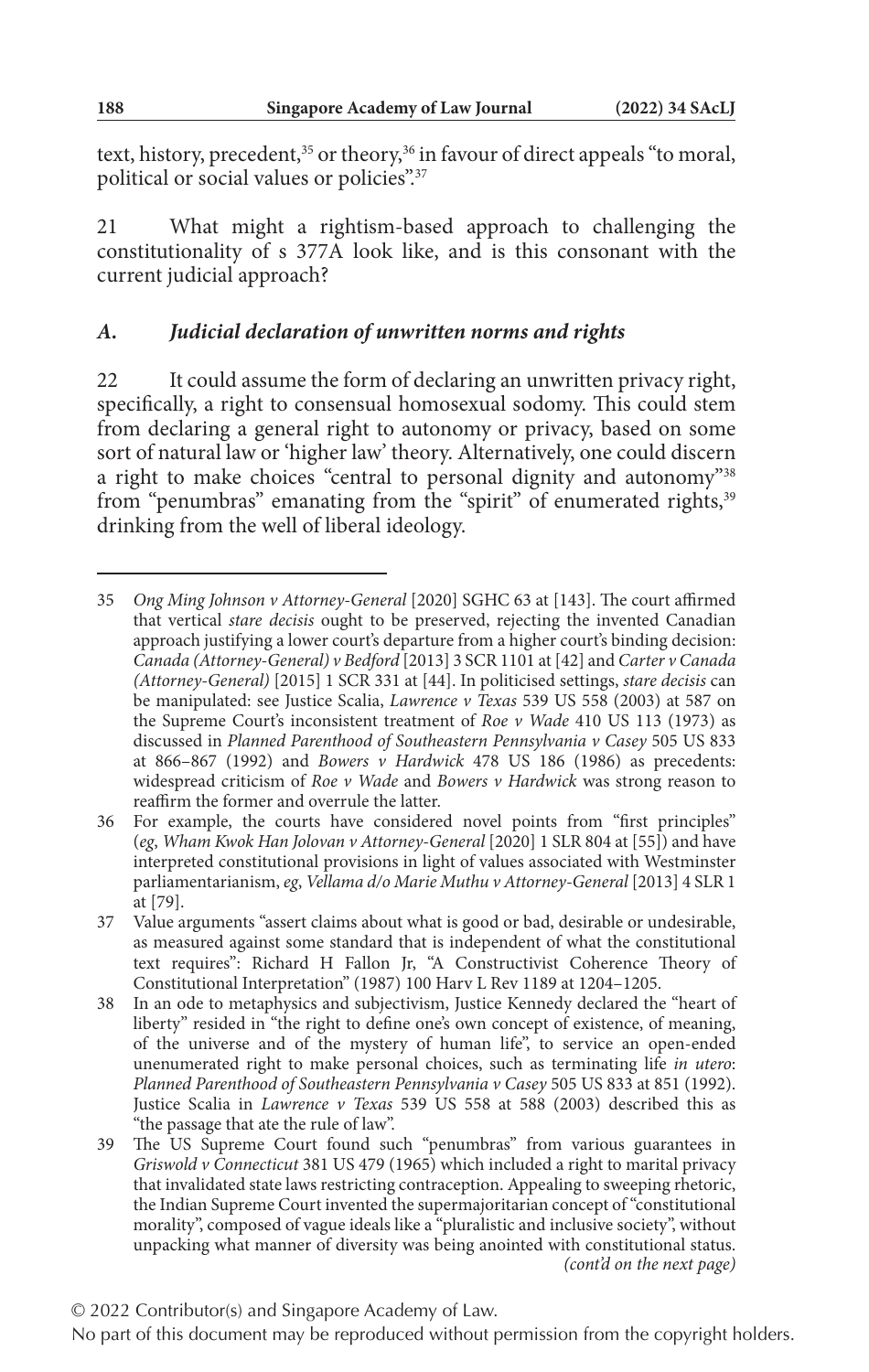23 Treating "natural law" as a self-evident norm is over-simplistic and was disavowed in *Yong Vui Kong v Public Prosecutor*: 40 the Court of Appeal refused to create unenumerated rights "out of whole cloth simply because they consider it to be desirable".41

24 The courts have recognised implied constitutional rights which facilitate the functioning of the inherited Westminster system, such as the right to vote in *Daniel De Costa Augustin v Attorney-General*. 42 However, this is not to be apprehended as a free-standing, unenumerated right, but as a right "found in the Constitution" construed in its entirety or by "necessary implication" in light of constitutional references to elections in Arts 66 and 39(1).<sup>43</sup>

# *B. Expansive judicial construction of existing rights*

25 One could attempt to find a right to homosexual sodomy by expansively construing existing open-textured rights, such as the Art 9 guarantee of "life or personal liberty". Terms like "personal liberty" would provide an empty container to be filled with rhetorical invocations of "human dignity"<sup>44</sup> or other subjective preferences. This is reflected in the autonomy-invoking arguments raised in *LMSCA*, euphemistically phrased in terms of "a right of personal autonomy allowing a person

42 [2020] 2 SLR 621 at [7].

This concept does not aid interpretation but operates as an all-purpose weapon to invalidate "a majoritarian view or popular perception": *Navtej Singh Johar v Union of India, THR Secretary and Ministry of Law and Justice* AIR 2018 SC 4321; Writ Petition (Criminal) No 76 of 2016 at [119] and [124]. Delving into metaphysical abstraction, the Indian constitution was anthropomorphised as a "living integrated organism" with its own soul, spinal cord and limbs. Apparently, only judges can access this "soul" to divine the ideals driving a brand of "transformative constitutionalism", to meet the "changing needs of the time": at [82] and [97].

<sup>40</sup> [2015] 2 SLR 1129 at [73]–[75]. Natural law theory has a complex history and varied strands: as an objective higher law discerned by practical reasoning or a a synonym for political preferences associated with humanistic "enlightenment jurisprudence". See Stephen Hall, "The Persistent Spectre: Natural Law, International Order and the Limits of Legal Positivism" (2011) 12(2) EJIL 269.

<sup>41</sup> *Yong Vui Kong v Public Prosecutor* [2015] 2 SLR 1129 at [73]. To do so would entail judges "enacting their personal views of what is just and desirable into law", like a "super-legislature", which subverts the rule of law: at [75].

<sup>43</sup> *Daniel De Costa Augustin v Attorney-General* [2020] 2 SLR 621 at [9]. The Court of Appeal in considering the text, theory and history did not find an implied prohibition against inhumane treatment in *Yong Vui Kong v Public Prosecutor* [2010] 3 SLR 489 at [72].

<sup>44</sup> *Ong Ming Johnson v Attorney-General* [2020] SGHC 63 at [9]; *Tan Eng Hong v Attorney-General* [2012] 4 SLR 476 at [120]. "Human dignity" is not a self-evident term and while it affirms individual worth, its contours are shaped by a prior philosophy. See generally *Cambridge Handbook of Human Dignity: Interdisciplinary Perspectives* (Marcus Duwell *et al* eds) (Cambridge University Press, 2014).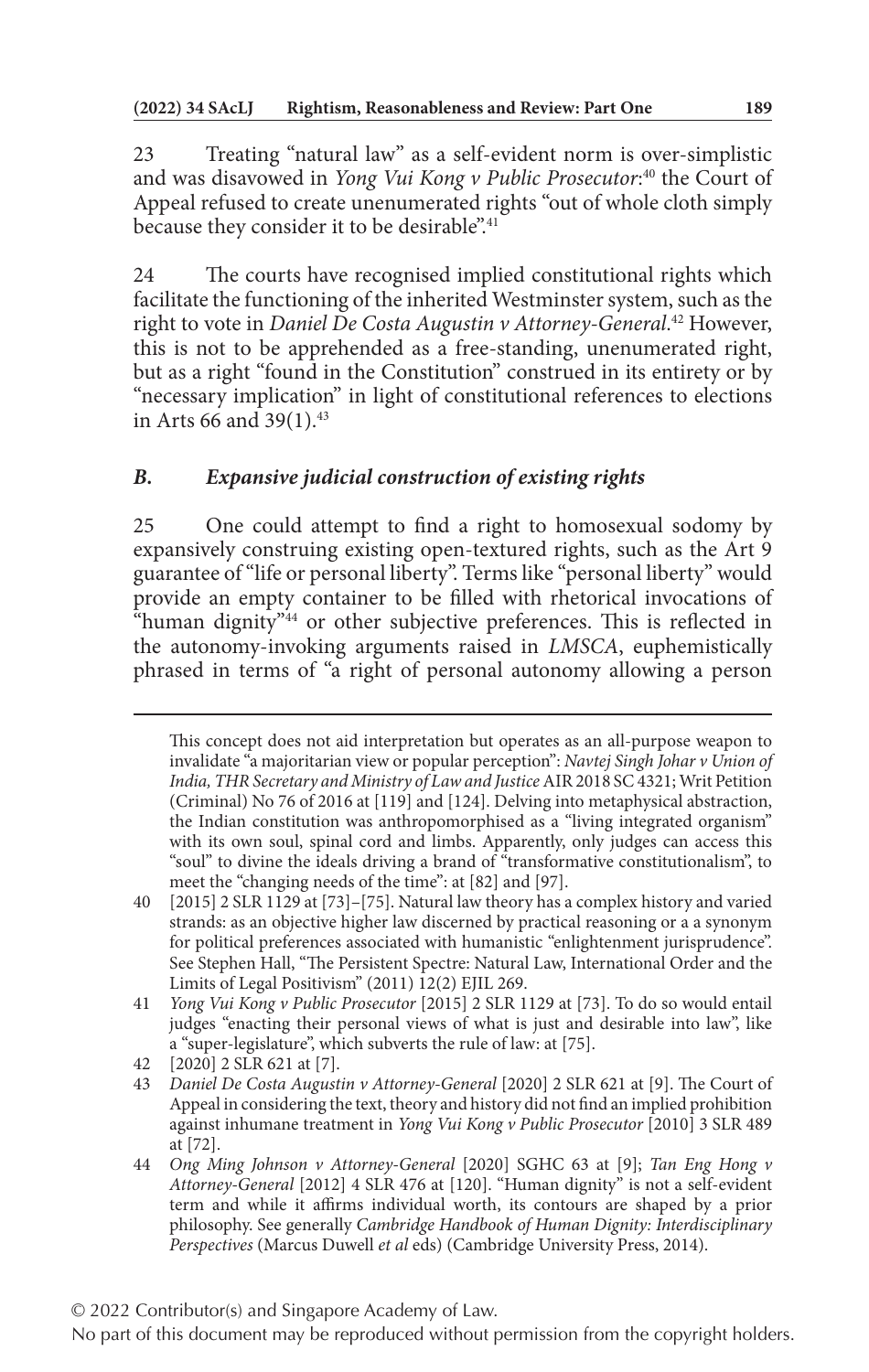to enjoy and express affection and love towards another human being". Within this apparently limited formulation resided "the seeds of an unlimited right", able to encompass and legalise "all manner of subjective expressions of love and affection", which could fall afoul of "broader societal policy".<sup>45</sup> It fell within the Legislature's quintessential province<sup>46</sup> whether to recognise such liberties; otherwise, courts may be suspected of applying a "make-it-up-as-you-go-along" approach to construing "personal liberty".47

26 Singapore courts have avoided the "values-oriented" activist bent reflected in American substantive due process doctrine, and in the Indian Supreme Court's invention of new rights through expansive construction. The Constitution of India's Art 21 guarantee of life and personal liberty, with its ever-expanding horizons, has been transformed to include rights to livelihood and a healthy environment, with personal liberty encompassing economic and erotic liberties,<sup>48</sup> linking the right to health with the free exercise of "choice in their sexual lives".<sup>49</sup> Individual autonomy, as the apparent über-norm from whence rights are judicially deduced, perhaps with some reference to directive principles, becomes a sort of philosopher's stone empowering judges to create new rights they feel the legal system should have. Singapore courts have stated the need to treat Indian cases circumspectly, as where their courts read into Art 21 a right to health, which is shaped by India's socio-economic conditions;<sup>50</sup> foreign developments should not be blindly imported as they may ill-suit independent Singapore's autochthonous legal system.<sup>51</sup>

<sup>45</sup> *Lim Meng Suang v Attorney-General* [2015] 1 SLR 26 at [30] and [49].

<sup>46</sup> *Lim Meng Suang v Attorney-General* [2015] 1 SLR 26 at [49].

<sup>47</sup> The scope of Art 9(1) was determined by examining its historical precursors, dating back to cl 39 of the Magna Carta: *Yong Vui Kong v Public Prosecutor* [2015] 2 SLR 1129 at [16]–[18].

<sup>48</sup> Singapore courts have rejected reading personal liberty as including a liberty to contract or a right to "sexual autonomy": *Lo Pui Sang v Mamata Kapildev Dav* [2008] 4 SLR(R) 753; *Lim Meng Suang v Attorney-General* [2015] 1 SLR 26 at [49] and *Tan Eng Hong v Attorney-General* [2012] 4 SLR 476 at [120]. See V K Rajah, "Interpreting the Constitution" in *Constitutional Interpretation in Singapore: Theory and Practice* (Jaclyn L Neo ed) (Routledge, 2016) at pp 23–31, especially at p 28.

<sup>49</sup> *Navtej Singh Johar v Union of India, THR Secretary and Ministry of Law and Justice* AIR 2018 SC 4321; Writ Petition (Criminal) No 76 of 2016 at [149], *per* Chandrachud J. The Supreme Court at [229]–[230] declared "sexual autonomy" as a privacy right under Art 21 of the Constitution of India, without indicating its limit. It stated at [67] that individuals have the "freedom to enter into relationships untrammelled by binary of sex and gender" and to receive the "requisite institutional recognition to perfect their relationships". This is a positive demand, rather than a negative liberal "right to be left alone".

<sup>50</sup> *Lim Meng Suang v Attorney-General* [2015] 1 SLR 26 at [49].

<sup>51</sup> *Lim Meng Suang v Attorney-General* [2013] 3 SLR 118 at [133] (noting that examples about decriminalisation of male homosexual conduct in some jurisdictions "can be *(cont'd on the next page)*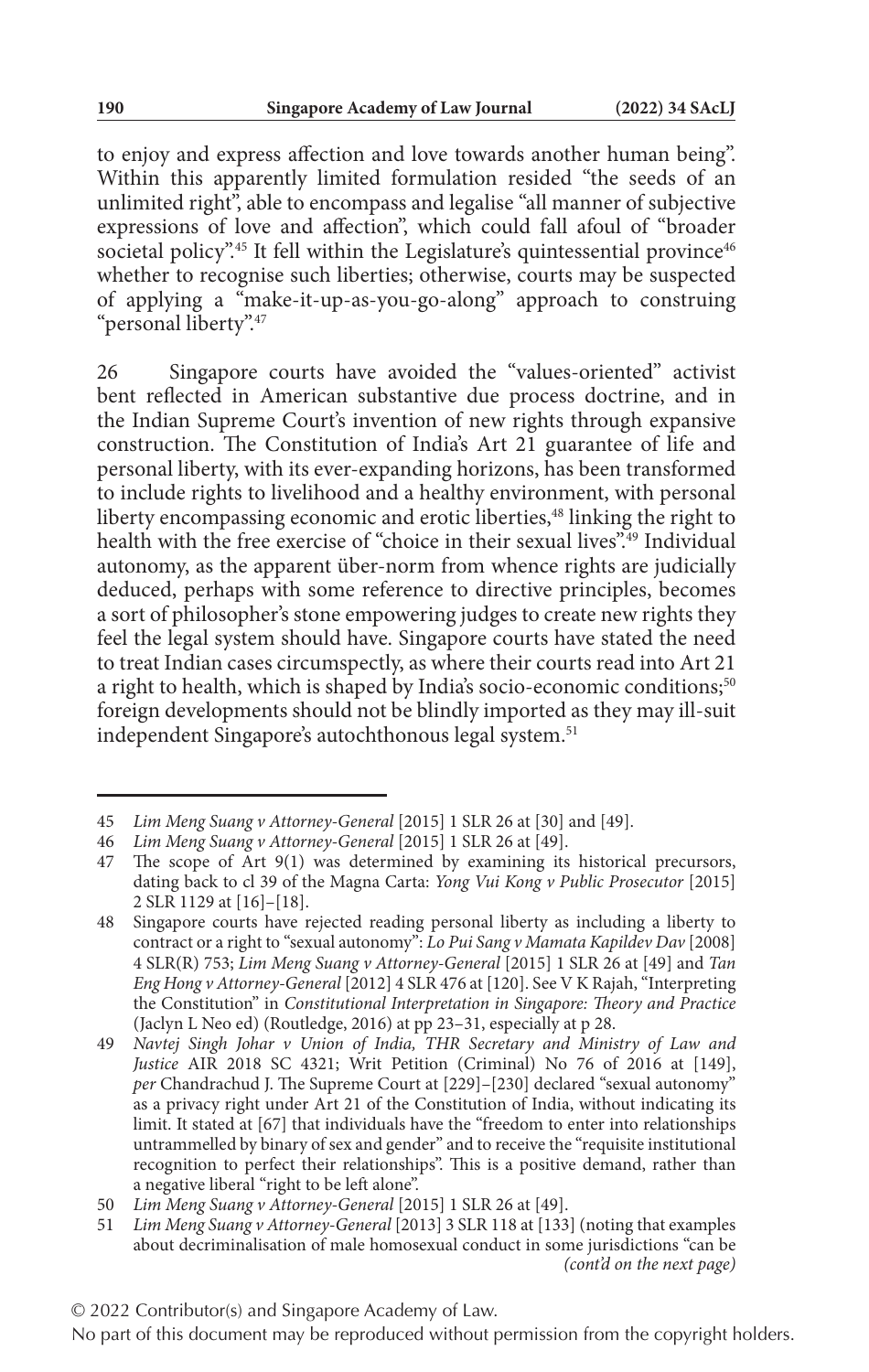27 Laws criminalising homosexual sodomy could be challenged as violating a constitutionally prohibited ground of discrimination, where sexual orientation is an enumerated ground,<sup>52</sup> through creatively interpreting an express prohibition against "sex" (a biological term) discrimination to extend to "sexual orientation"53 (an indeterminate construct),54 or by declaring sexual orientation to be an analogous ground of forbidden discrimination.55

28 Singapore courts have found the four prohibited grounds of discrimination in Art 12(2) to be exhaustive; any additional ground would require a constitutional amendment.<sup>56</sup> This rejection of non-textual

© 2022 Contributor(s) and Singapore Academy of Law.

countered by examples of areas where there are shifts in the opposite direction"; at least seven former British colonies have retained their equivalent of s 377A while also criminalising female homosexual conduct).

<sup>52</sup> *Eg*, s 9 of the South Africa Constitution, as noted by the Court of Appeal in *Lim Meng Suang v Attorney-General* [2015] 1 SLR 26 at [99].

<sup>53</sup> *Bostock v Clayton County* 140 S Ct 1731 (2020) in relation to the sex discrimination prohibition in Title VII of the Civil Rights Act (1964) which the six–three majority held included sexual orientation and gender identity, which Justice Alito, dissenting, criticised as pure "legislation". See Richard A Epstein, "The Gorsuch Legal Alchemy" *Defining Ideas* (22 June 2020) <http://www.hoover.org/research/gorsuch-legalalchemy> (accessed 15 August 2021). See *Navtej Singh Johar v Union of India, THR Secretary and Ministry of Law and Justice* AIR 2018 SC 4321; Writ Petition (Criminal) No 76 of 2016 at [36] and the Canadian Supreme Court reading of the reference to "sex" in s 15, Canadian Charter of Rights and Freedoms as encompassing sexual orientation based on the "intersectional nature of sex discrimination": *Vriend v Alberta* [1998] 1 SCR 493 at [90].

<sup>54</sup> *Eg*, David L Mundy, "Hitting Below the Belt: Sex-Ploitive Ideology & The Disaggregation of Sex and Gender" [2001–2002] 14 *Regent University Law Review* 215 (arguing that treating sex as a social construct is contrary to biological and anthropological evidence).

<sup>55</sup> Courts may be invited to do so by "open-ended constitutional provisions" such as s 15(1) of the Canadian Charter of Rights and Freedoms, which is an exercise inviting ideological choices to feed the substantive structuring of the equality principle in relation to "personal characteristics" based discrimination. This places such courts in the "unenviable position" of being "mini-legislatures": *Lim Meng Suang v Attorney-General* [2015] 1 SLR 26 at [92].

<sup>56</sup> *Lim Meng Suang v Attorney-General* [2015] 1 SLR 26 at [182]–[185]. As Singapore is a dualist system, international treaties do not automatically amend the Constitution: at [188]. The courts have not found persuasive appeals to non-binding "soft" international law instruments like the Yogyakarta Principles on Sexual Orientation and Gender Identity, adopted by self-selecting, self-referential private "experts": *Ong Ming Johnson v Attorney-General* [2020] SGHC 63 at [260]. The Principles have been critiqued as not accurately reflecting international law and undermining other human rights: see Pierro A Tozzi, "Six Problems with the Yogyakarta Principles" *International Organizations Research Group Briefing Paper No 1* (2 April 2007) <https://papers.ssrn.com/sol3/papers.cfm?abstract\_id-1551652> (accessed 15 August 2021) and *OIC-IPHRC Study on Sexual Orientation and Gender Identity in the Light of Islamic Interpretations and International Human Rights Framework* (Independent Permanent Human Rights Commission, May 2017) at paras 1–3 *(cont'd on the next page)*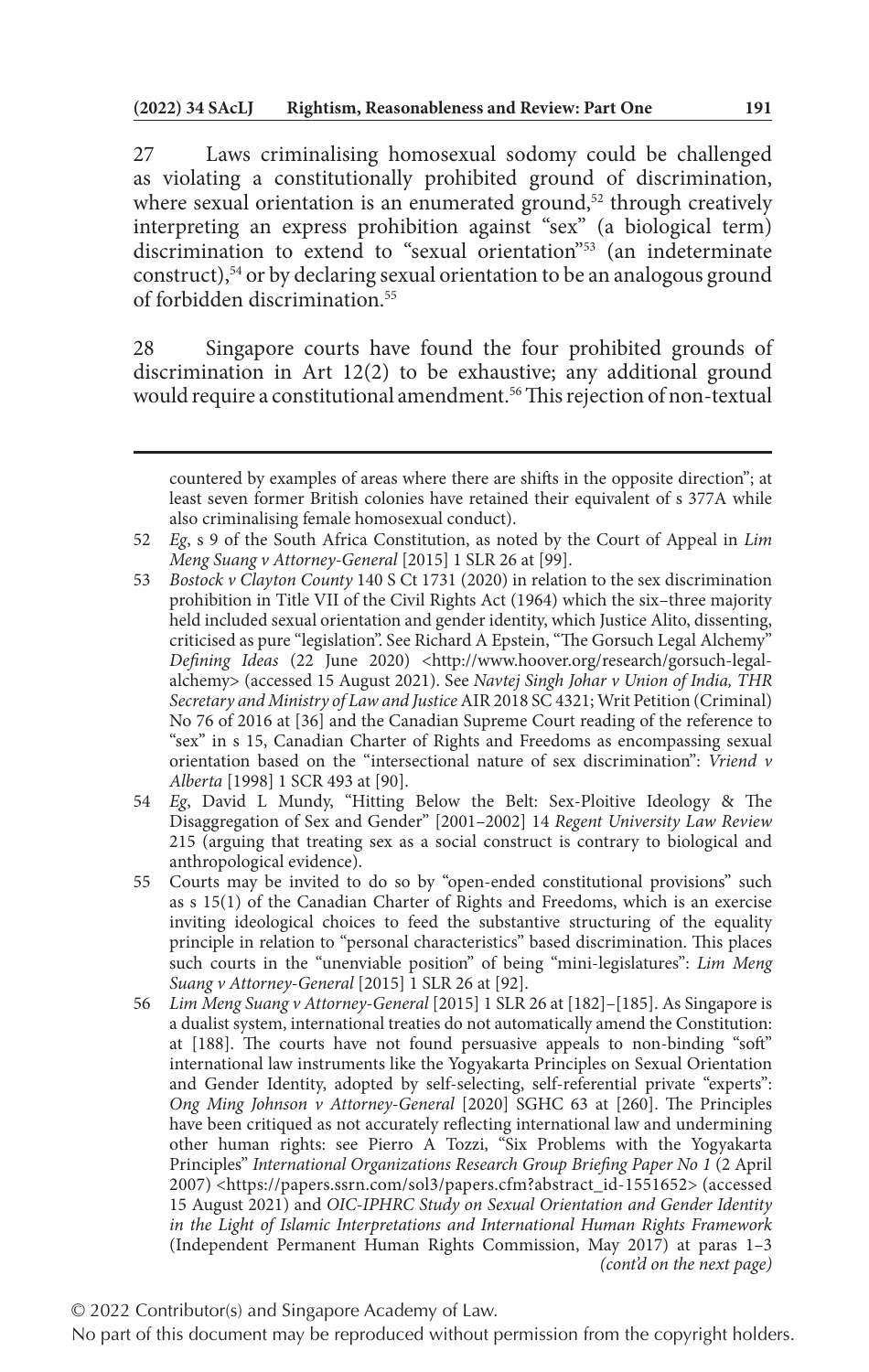interpretive approaches reflects a co-equal<sup>57</sup> vision of the separation of powers, where courts do not have "an exalted or superior position" over other government branches.<sup>58</sup>

#### *C. Rightism, heightened judicial scrutiny and protecting expectations*

29 Liberal or communitarian theories<sup>59</sup> shape interpretive methodology and the appropriate level of judicial scrutiny in adjudicating rights. The former, based on the meta-liberal value of normative individualism, may view rights as "trumps", oppositionally situated against public goods, while the latter is receptive to a "structured conception" of rights as judicial techniques to police which purposes may permissibly justify state action.<sup>60</sup> A communitarian polity would be more supportive than a liberal one of a strong vision of public morality as a social good, given the latency of the liberal theory of the good.<sup>61</sup> Moved by a "liberalism of fear",<sup>62</sup> advocates of rights-oriented judicial review seek greater rights protection through more intensive forms of review.

<sup>&</sup>lt;https://www.oic-iphrc.org/en/data/docs/studies/46303.pdf> (accessed 15 August 2021). Singapore courts take the text seriously; for example, Art 12(2) of the Constitution of the Republic of Singapore (1985 Rev Ed, 1999 Reprint) only applies to citizens such that "place of birth" as a listed ground could not be interpreted to mean "nationality": *Syed Suhail bin Syed Zin v Attorney-General* [2021] SGHC 31 at [70].

<sup>57</sup> Courts which accept the view that gender identity is fluid and sexual orientation, whether chosen or inborn, is a matter of sexual self-determination, lend support to a controversial political project which, in opposing patriarchal or "heteronormative" oppression, seeks to subvert the binary understanding of humanity as male and female.

<sup>58</sup> *Tan Seet Eng v Attorney-General* [2016] 1 SLR 779 at [90].

<sup>59</sup> Singapore courts have characterised public law as expressive of "communitarian values", including "the preservation of morality": *Public Prosecutor v Kwong Kok Hing* [2008] 2 SLR(R) 684 at [17]. This is reflected in the White Paper on shared values (Cmd 1 of 1991) at para 30, and has been elaborated upon as including "dialogue, tolerance, compromise and placing the community above self ": Sundaresh Menon, "The Rule of Law: The Path to Exceptionalism" (2016) 28 SAcLJ 413 at [24].

<sup>60</sup> Richard H Pildes, "Why Rights are Not Trumps: Social Meanings, Expressive Harms and Constitutionalism" (1998) 27 *Journal of Legal Studies* 725 at 734.

<sup>61</sup> The liberal theory of the good, valorises desire and consent: James Kalb, "Tyranny of Liberalism" (2000) *Modern Age* 241 at 247. Liberal states are concerned with choice, not whether choices are desirable. Autonomy itself is a "slippery concept" and may relate to an atomistic or relational person: *ACB v Thomson Medical Pte Ltd* [2017] 1 SLR 918 at [116]–[118]. See Stephen Macedo, *Liberal Virtues: Citizenship, Virtue and Community in Liberal Constitutionalism* (Clarendon Press, 1990).

<sup>62</sup> Judith Shklar, *Political Thought and Political Thinkers* (Stanley Hoffman ed) (University of Chicago Press, 1998) at p 3.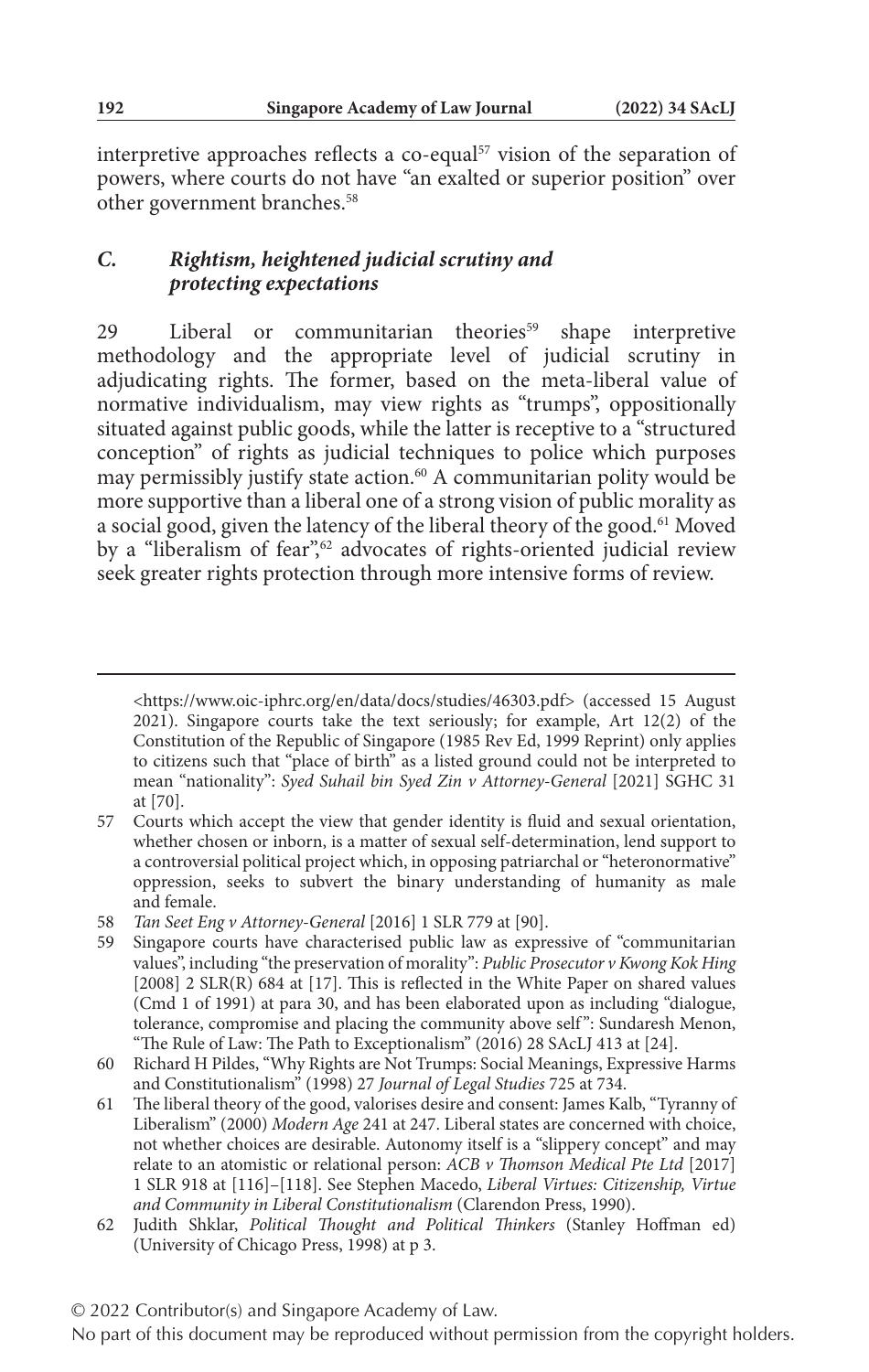30 While not endorsing proportionality review,<sup>63</sup> Singapore courts have intimated that careful scrutiny would be applied to questions of discrimination where "factors like race or religion" concerning Pt IV liberties are involved,<sup>64</sup> or "searching scrutiny", where Art 9 rights of life and liberty are affected.<sup>65</sup> This enhanced review reflects the greater importance accorded to constitutional rights as part of the supreme law, compared to non-constitutional interests.<sup>66</sup>

31 As important public law interests, rights have implications for administrative law governance, particularly where courts have to balance fairness to individuals and administrative autonomy, in cases involving "substantive legitimate expectations" ("SLE");<sup>67</sup> these arise where a public authority unequivocally promises to apply a certain policy to a small group of people, which is reasonably and detrimentally relied upon. Where a policy is departed from, bearing in mind that discretion must not be unduly fettered, the question of whether frustrating private expectations constitutes an abuse of power arises. While an overriding public interest can justify departure from what was promised, the involvement of a fundamental right lends weight to the "fairness" side of the equation. <sup>68</sup>

<sup>63</sup> *Chee Siok Chin v Minister for Home Affairs* [2006] 1 SLR(R) 582 at [87]. More recently, the courts appear to be applying a "reasonableness" test in rights adjudication: *Vijaya Kumar s/o Rajendran v Attorney-General* [2015] SGHC 244, which is a shift away from applying statist trumps: *Chan Hiang Leng Colin v Public Prosecutor* [1994] 3 SLR(R) 209 at [64]. They have demonstrated concern that constitutional rights not be eviscerated by literal, subjective approaches where the court simply accepts Parliament's view that legislative restrictions are necessary: *Wham Kwok Han Jolovan v Public Prosecutor* [2021] 1 SLR 476 at [22]. Here, a structured "threestep" approach was devised to assess whether a law impermissibly derogated from a constitutional right: at [29]–[33]

<sup>64</sup> *Lim Meng Suang v Attorney-General* [2013] 3 SLR 118 at [113].

<sup>65</sup> *Syed Suhail bin Syed Zin v Attorney-General* [2021] 1 SLR 809 at [63]; *Kho Jabing v Public Prosecutor* [2016] 3 SLR 135 at [50].

<sup>66</sup> A parallel common law development is evident in the flexible approach where greater judicial scrutiny applies to fundamental rights cases: *Kennedy v Charity Commission* [2014] 2 WLR 808 at [51]-[55].

<sup>67</sup> Tay Yong Kwang J in *Chiu Teng @Kallang Pte Ltd v Singapore Land Authority* [2014] 1 SLR 1047 at [119] considered that the doctrine should be recognised as a standalone ground of judicial review. The Court of Appeal made *obiter* observations in *SGB Starkstrom Pte Ltd v Commissioner for Labour* [2016] 3 SLR 598 at [59]–[63] that if Singapore law adopted substantive legitimate expectations, a revised understanding of the judicial role in public law would be required.

<sup>68</sup> In *R v North and East Devon Health Authority, ex parte Coughlan* [2001] QB 213, the promise to a severely disabled person and seven other patients was that if she moved to Mardon House, an NHS facility for the long-term disabled, she would have a "home for life". The decision to shut down Mardon House not only constituted unfairness amounting to abuse of power, but would violate Art 8(1) of the European Convention on Human Rights.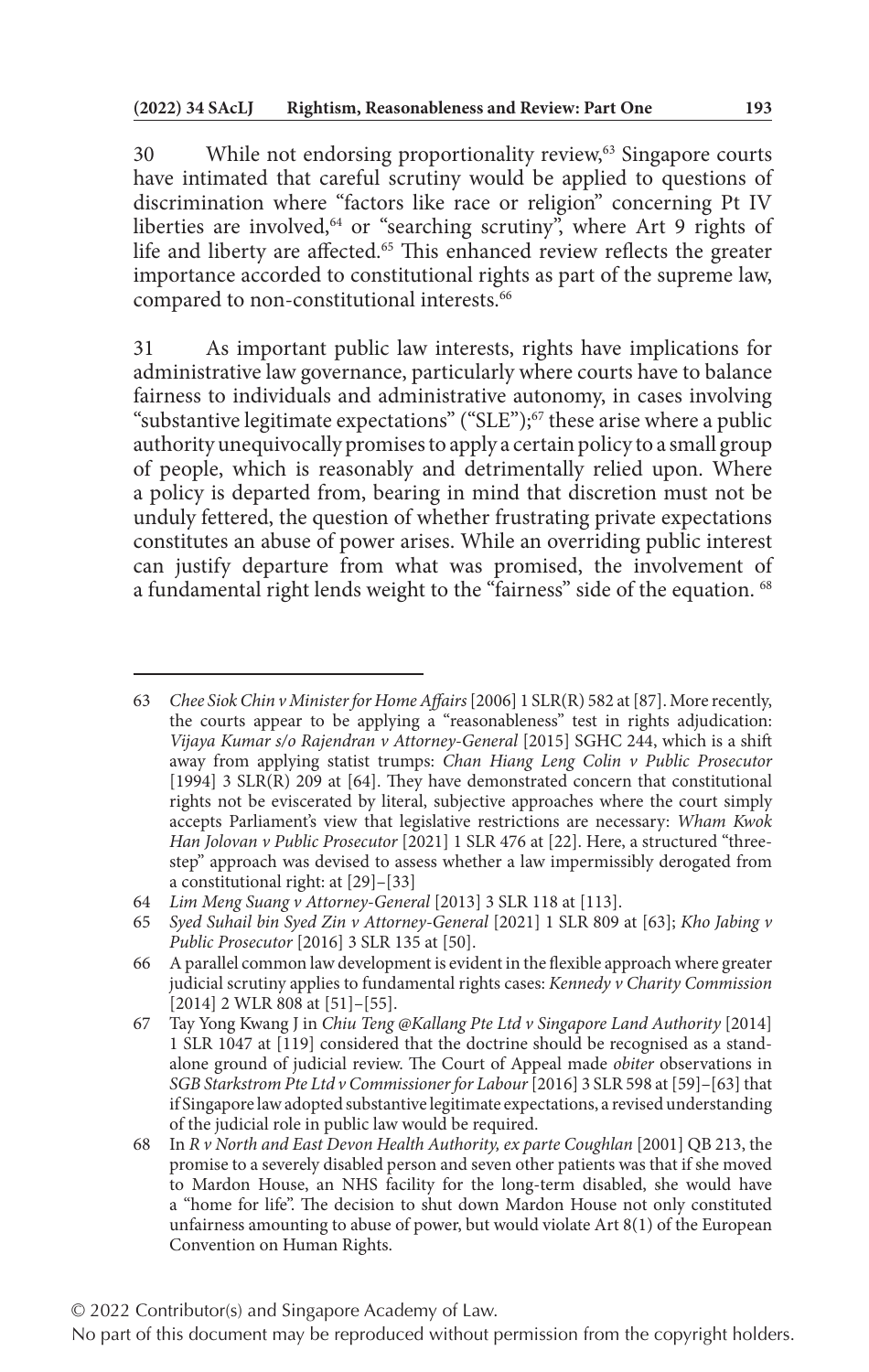32 Would the Government's statement that s 377A would not be proactively enforced,<sup>69</sup> such as through enforcement raids, give rise to a SLE? This is unlikely, as cases of an enforceable expectation of a substantive benefit mostly apply in quasi-contractual settings, involving one person or a few people, $\bar{z}$ <sup>'</sup> as distinct from an innominate class.71 In so far as enforcement relates to how the police investigate potential offences, it is difficult to see how a potential offender may have a substantive benefit in not having a potential crime actively investigated. Neither can the Government "bind" the Public Prosecutor from exercising prosecutorial discretion in a "non-proactive way", whatever that means, as this would fetter the independent discretion vested in the Attorney-General under Art 35(8).72 There is no right or public law interest in not being prosecuted for committing a crime, unless the courts tread the rightism route of declaring an unenumerated privacy right, to add heft to private expectations, balanced against the public interest; this would attract criticism of being a value judgment too far.

33 Certainly, considerations of trust and good governance rest on public bodies keeping promises they make. However, this can be given due weight not just by ordering that an applicant enjoy the substantive benefit itself, but by requiring the public body to provide reasons for policy shifts or departures, and to treat the importance of keeping promises as a mandatory relevant consideration.73 This appreciates the continuing need to alter policy to adapt to change, while not allowing the

<sup>69</sup> Singapore Parl Debates; Vol 83; Col 2354 *ff*; [23 October 2007]. Statements from Cabinet ministers are authoritative sources of public policy: *UKM v Attorney-General* [2019] 3 SLR 874 at [138].

<sup>70</sup> *R v North and East Devon Health Authority, ex parte Coughlan* [2001] QB 213 at 242G–H.

<sup>71</sup> Section 377A of the Constitution of the Republic of Singapore (1985 Rev Ed, 1999 Reprint) is unrelated to sexual orientation as it deals with conduct, not identity.

<sup>72</sup> Lucien Wong, Attorney General, "Government Has Not Removed or Restricted Prosecutorial Discretion for Section 377A, Public Prosecutor Retains Full Prosecutorial Discretion", Attorney-General's Chambers media release (2 October 2018) <https://www.agc.gov.sg/docs/default-source/newsroom-doucments/ media-releases/2018/agc-media-release---public-prosecutor-retains-prosecutorialdiscretion-for-section-377a\_final.pdf> (accessed 15 August 2021). While it is not the policy under the law that all offenders must be prosecuted, or that all offences are provable in a court of law, the Attorney-General cannot make this decision in a whimsical manner but must do so based on the public interest, without bias and without considering any irrelevant consideration. In so doing, the Attorney-General may consider a "myriad of factors" in deciding whether to charge an offender, and for which offence: *Ramalingam Ravinthran v Attorney-General* [2012] 2 SLR at  $[51]$ – $[53]$ .

<sup>73</sup> *SGB Starkstrom Pte Ltd v Commissioner for Labour* [2016] 3 SLR 598 at [63].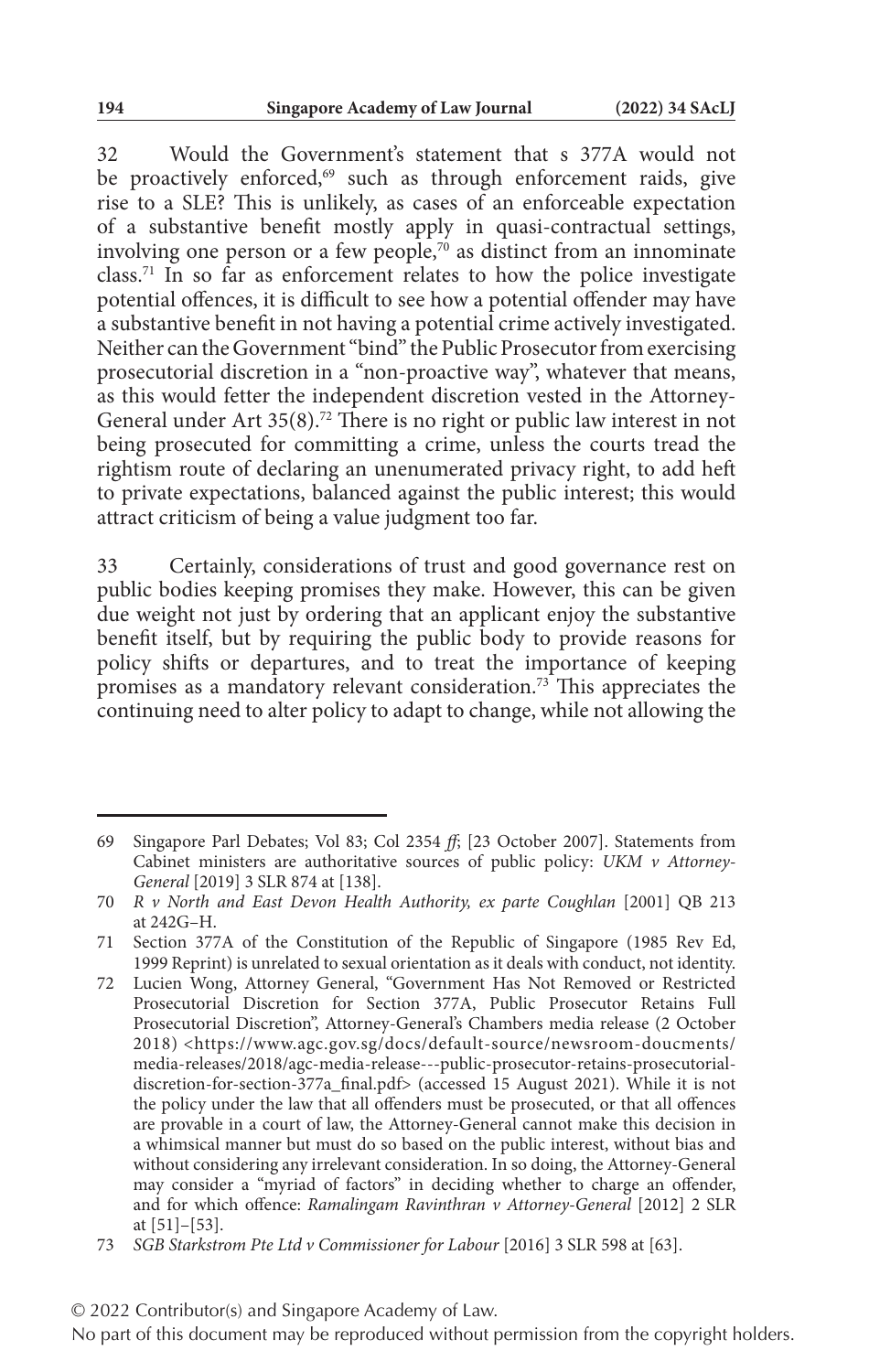policy-maker to be judge in his own cause, as policy choices from that perspective will "almost always be rational".74

34 If the SLE is argued to arise not out of a promise or representation to a small number of specific persons, but from a general policy of broad application relating to non-proactive enforcement of s 377A, would departing from this policy or changing the policy amount to an instance of unfairness constituting an abuse of power? Such policy-based expectations affect both the applicant and the general public.

35 Clayton argues that rather than treating such cases as SLE, it would be better to approach this as implicating a principle of consistency, seen as a dimension of the *Wednesbury* unreasonableness test.75 This would restrain judges from becoming primary policymakers in being drawn beyond reviewing the decision-making process, into adjudicating case merits. The principle would operate on the presumption that an administrative body will follow its own policy, to ensure real weight is accorded to it, while acknowledging its power to alter policy, subject to considerations of irrationality.76

36 Would statements about the non-proactive enforcement of s 377A give rise to a "legitimate legal expectation", a concept distinct from SLE, arising from Art 12(1)?77 This was raised by the Court of Appeal in *Syed Suhail bin Syed Zin v Attorney-General*, 78 to ensure sufficient protection was accorded the interests protected by a constitutional liberty, in the judicial review of executive discretion.

37 The case concerned the order in which death row prisoners were scheduled for execution. Executions had been halted pending the determination of a case relating to unlawful execution methods. Subject to certain considerations, the general policy is that executions are scheduled following the order prisoners were sentenced to death.

<sup>74</sup> *R v North and East Devon Health Authority, ex parte Coughlan* [2001] QB 213 at 245A.

<sup>75</sup> Lord Hoffmann in *Matadeen v Pointu* [1999] 1 AC 98 at 109 noted that equality before the law "requires that people should be uniformly treated, unless there is some valid reason to treat them differently". Treating like cases alike was described as a "general axiom of rational behaviour", which relates back to the *Wednesbury* test.

<sup>76</sup> Richard Clayton, "Legitimate Expectations, Policy and the Principle of Consistency"  $(2003)$  62(1) CLJ 93.

<sup>77</sup> *Syed Suhail bin Syed Zin v Attorney-General* [2021] 1 SLR 809 at [51].

<sup>78</sup> [2021] 1 SLR 809. See Thio Li-ann, "Of Variable Standards of Scrutiny and Legitimate Legal Expectations: Article 12(1) and the Judicial Review of Executive Action" Sing JLS (forthcoming, March 2022).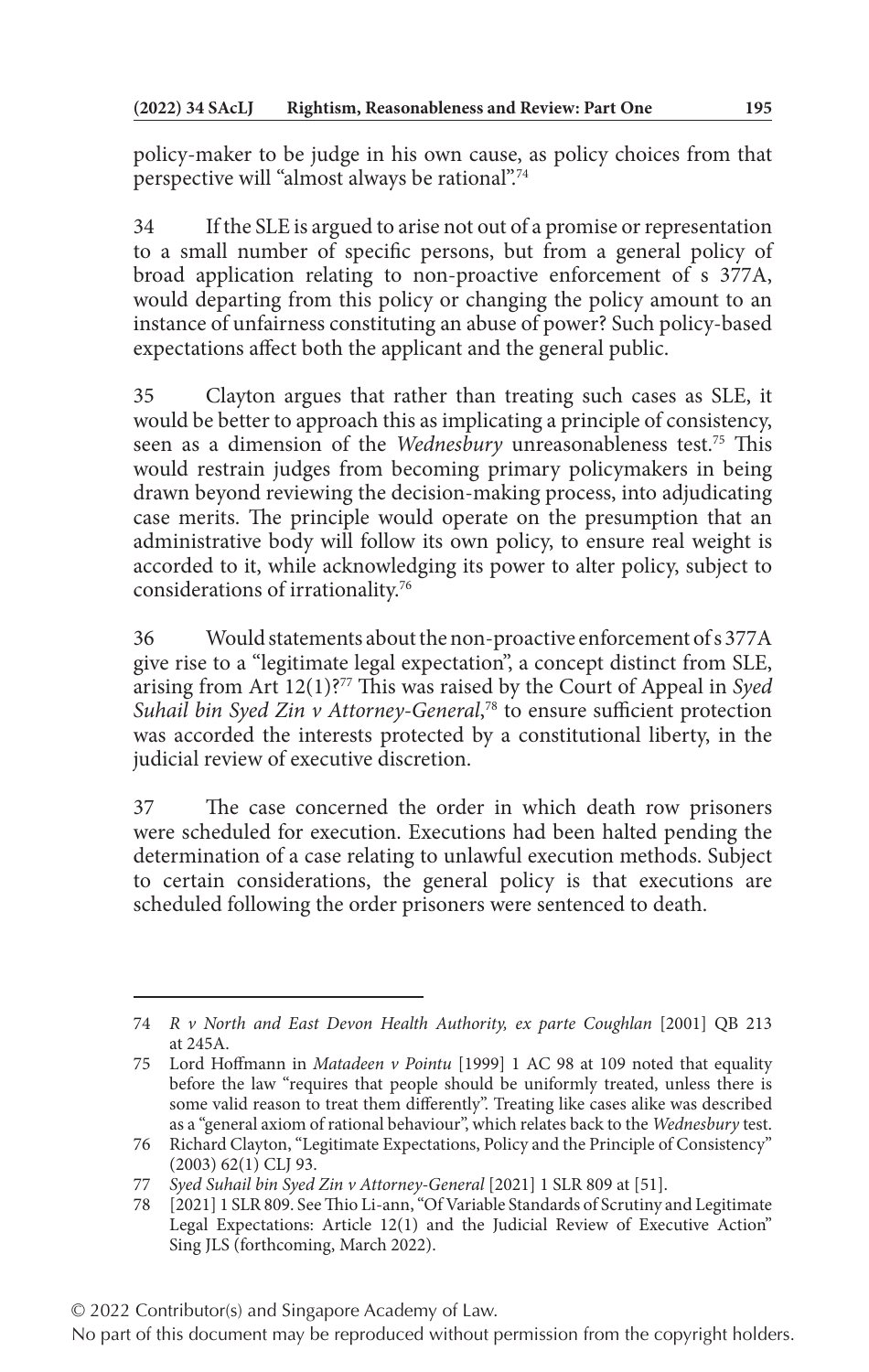38 The Court of Appeal posed the question whether a prisoner awaiting capital punishment had a "legitimate legal expectation" that the date on which his sentence was to be executed would not result in his being treated differently, compared to other similarly situated prisoners.<sup>79</sup> This does not challenge a law, but the powers exercised under it.

39 Death row prisoners are entitled to equal protection of the law under Art 12(1). Even if a person lacks any "free-standing legal right" to certain treatment, differential treatment by a public authority "is presumptively subject to scrutiny under Art  $12(1)$ ".<sup>80</sup>

40 The "legitimate legal expectation"81 arose from Art 12(1) itself, to underscore that prisoners had a "legally significant interest"<sup>82</sup> thereunder. The court clearly had in mind the importance of giving appropriate weight to constitutional rights, clarifying that variable levels of scrutiny applied, depending on the subject matter and nature of interest. It considered the "intentional and arbitrary discrimination"83 test, which had applied to economic issues, inappropriate as it provided too low a level of protection for Art 12(1) cases where life and liberty were at stake, being tantamount to the administrative law principle of rationality. Irrational action is distinct from "impermissibly discriminatory" acts which are impacted by the Art  $12(1)$  prohibition against "impermissible differential treatment".<sup>84</sup>

41 To apply an administrative law review principle to constitutional review of Art 12(1) would be to discount its higher law constitutional status and to "render Art 12(1) nugatory so far as it related to executive action".85 Further, more robust review was warranted in instances involving individualised justice, rather than broadly applicable general policy.86

42 Instead, a two-limb test would apply in rights cases. The first limb ascertains whether *A* and *B* were similarly situated, while the second limb

<sup>79</sup> *Syed Suhail bin Syed Zin v Attorney-General* [2021] 1 SLR 809 at [14].

<sup>80</sup> *Syed Suhail bin Syed Zin v Attorney-General* [2021] 1 SLR 809 at [49].

<sup>81</sup> The idea of expectations was discussed in conjunction with the *nullum* principle entrenched under Art 11(1) of the Constitution of the Republic of Singapore (1985 Rev Ed, 1992 Reprint) in *Abdul Nasir bin Amer Hamsah v Public Prosecutor*  $[1997]$  2 SLR(R) 842 at  $[51]$ – $[56]$ .

<sup>82</sup> *Syed Suhail bin Syed Zin v Attorney-General* [2021] 1 SLR 809 at [50].

<sup>83</sup> *Howe Yoon Chong v Chief Assessor of Singapore* [1979–1980] SLR(R) 594 at [13]; *Howe Yoon Chong v Chief Assessor* [1990] 1 SLR(R) 78 at [29].

<sup>84</sup> *Syed Suhail bin Syed Zin v Attorney-General* [2021] 1 SLR 809 at [49].

<sup>85</sup> *Syed Suhail bin Syed Zin v Attorney-General* [2021] 1 SLR 809 at [57].

<sup>86</sup> *Syed Suhail bin Syed Zin v Attorney-General* [2021] 1 SLR 809 at [58].

<sup>© 2022</sup> Contributor(s) and Singapore Academy of Law.

No part of this document may be reproduced without permission from the copyright holders.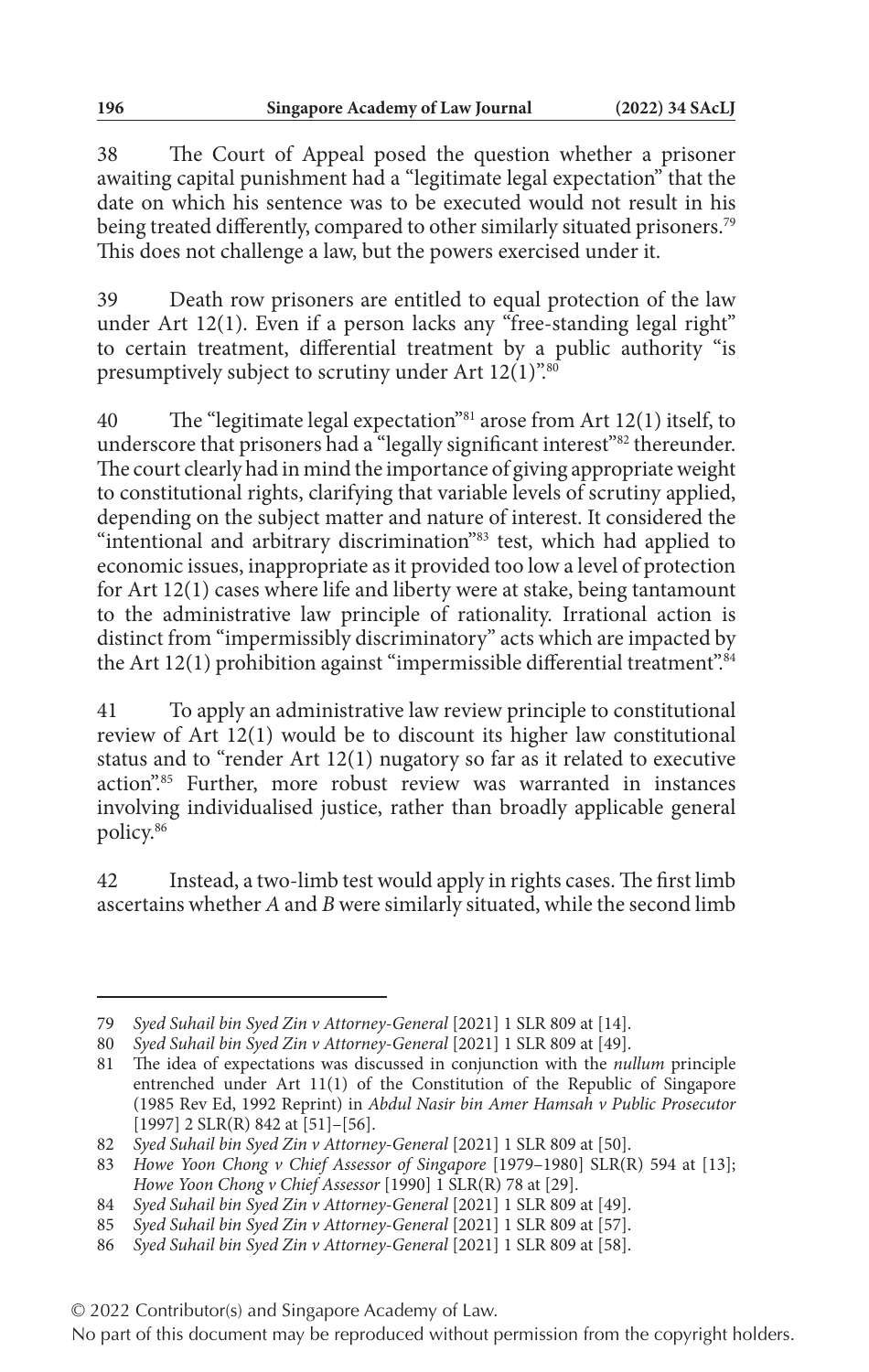asks whether there are legitimate reasons for differentiated treatment.<sup>87</sup> The reasonableness of differential treatment could be assessed by standards such as plain irrelevant considerations, inconsistency in applying policies without good reason, and whether the rationale was rationally related to the object for which the power was conferred.<sup>88</sup>

43 A right to fair treatment under Art 12(1) was recognised in relation to scheduling executions, deriving from the applicant's concrete interest in not having his death sentence implemented on a date "decided without due regard to his constitutional rights"; that is, to ensure the same scheduling policy applied to all prisoners similarly situated to the applicant,<sup>89</sup> and that any departure be justified.

44 Such an approach gives greater weight to, without valorising, equal protection rights. Differential treatment is not categorically prohibited, as some flexibility in discharging this executive function is desirable, provided it is "exercised lawfully".<sup>90</sup> A rightist trump is not applied, in seeking a balance between administrative autonomy and accountability.

# *D. Implications of a "rightism" approach*

45 A "rightism approach" may entail a relational change, where "activist" courts intervene in the collective decision-making process of the political branches. This entails a more immodest approach to judicial review which intrudes on merits and grapples with balancing incommensurable values "inside a black box".91 By determining social policy, the courts become "a player" in the culture wars that "assail society".92

<sup>87</sup> The need for "legitimate reasons" to justify charging two persons involved in the same crime with different offences was applied in *Ramalingam Ravinthran v Attorney-General* [2012] 2 SLR 49 at [37] and [70]–[71]. Challenging the exercise of statutory powers to ensure consistency in application is distinct from challenging the legitimacy of legislation.

<sup>88</sup> The applicant in discharging his evidentiary burden need not directly impugn the process but can highlight circumstances giving rise to a *prima facie* case that the public authority acted arbitrarily, such as inconsistently treating two similarly situated persons: *Muhammad Ridzuan bin Mohd Ali v Attorney-General* [2015] 5 SLR 1222 at [52].

<sup>89</sup> *Syed Suhail bin Syed Zin v Attorney-General* [2021] 1 SLR 809 at [68].

<sup>90</sup> *Syed Suhail bin Syed Zin v Attorney-General* [2021] 1 SLR 809 at [72].

<sup>91</sup> T Alexander Aleinikoff, "Constitutional Law in the Age of Balancing" (1987) 96(5) *Yale Law Journal* 943 at 976.

<sup>92</sup> *UKM v Attorney-General* [2019] 3 SLR 874 at [1]. Here, the court took sides in the culture war, in assuming rather than interrogating what was in the child's best interests: see Tan Seow Hon, "Surrogacy, Child's Welfare and Public Policy in Adoption Applications" [2019] 19 Sing JLS 263.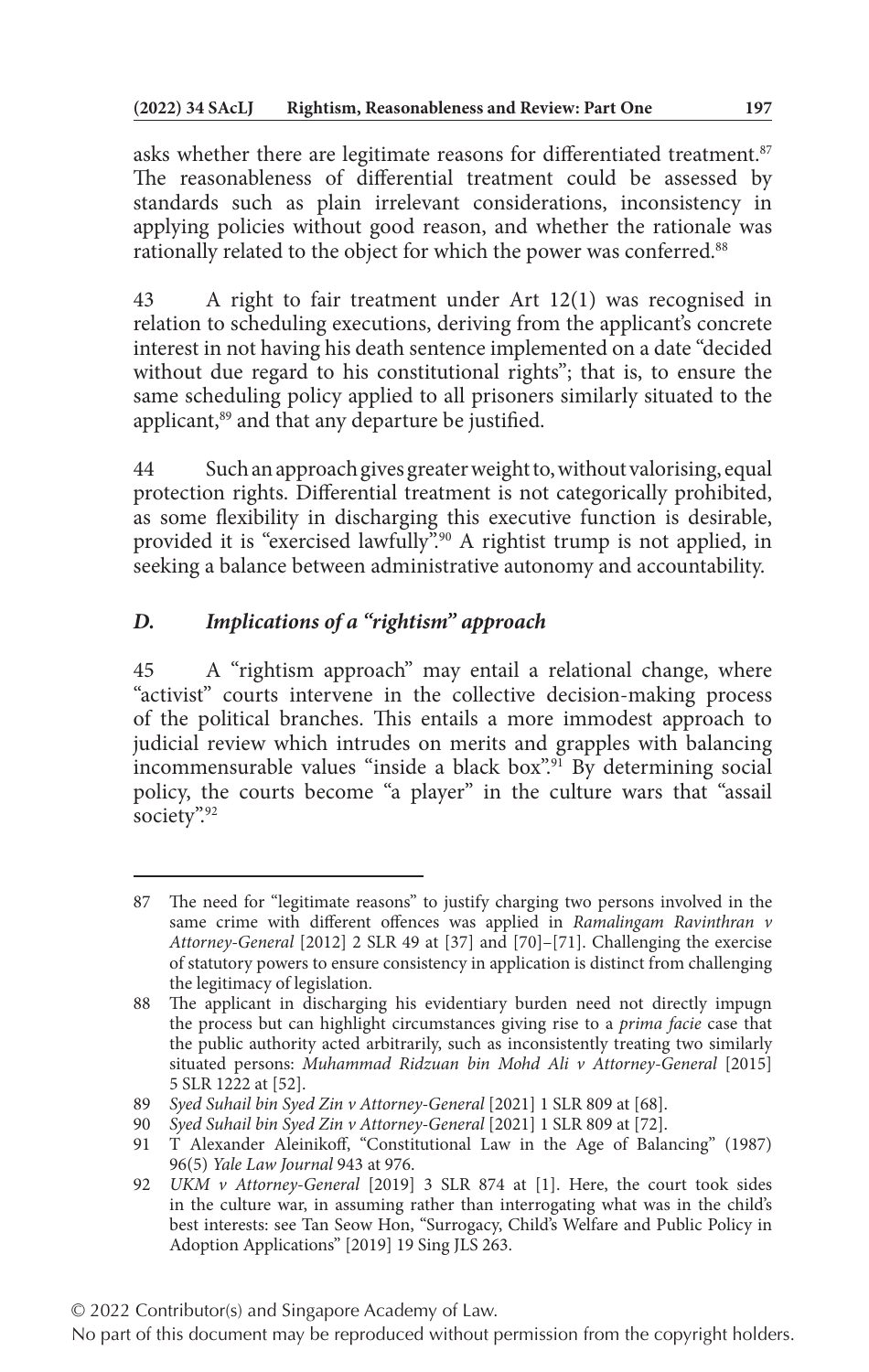46 If what a constitutional provision means turns on a judge's policy preferences, this indeterminate outcome-oriented jurisprudence empowers judges to adopt a counter-majoritarian posture in remaking the constitution in their preferred image. The legitimacy of courts as impartial tribunals guided by law may be compromised where courts continue politics by bestowing a "constitutional benediction"93 on rights deemed worthy. Rule by judges bears negative implications for the rule of law and democracy,  $94$  where whether a judgment is praised or condemned turns on ideological biases. If representative democracy manifests a misplaced faith in majoritarian government to resolve social disagreements, reposing faith in judges to do so merely replaces one governing elite, with another.

47 A "rightism" based approach to constitutional interpretation is at odds with the current communitarian approach to judicial review;<sup>95</sup> this is not formalistic as judges recognise that a "degree of judicial lawmaking" takes place in "the interstices of written law"96 in interpreting statutes and developing common law principles,<sup>97</sup> subject to legislative overriding.<sup>98</sup> The real issue pertains to ensuring "visible adherence to the law and legal method"99 in delineating the proper judicial function such that courts

© 2022 Contributor(s) and Singapore Academy of Law.

<sup>93</sup> Abella J, of the right to strike in *Saskatchewan Federation of Labour v Saskatchewan* [2015] 1 SCR 245 at [3].

<sup>94</sup> Disparate views on this exist: see, *eg*, Alon Harel, "Rights-based Judicial Review: A Democratic Justification" (July 2003) 22(3) *Law and Philosophy* 247 and Jeremy Waldron, "The Core of the Case against Judicial Review" (2006) 115(6) *Yale Law Journal* 1346.

<sup>95</sup> Thio Li-ann, "Principled Pragmatism and the 'Third Wave' of Communitarian Judicial Review in Singapore" in *Constitutional Interpretation in Singapore: Theory and Practice* (Jaclyn L Neo ed) (Routledge, 2016) at pp 75–116.

<sup>96</sup> V K Rajah, "Interpreting the Constitution" in *Constitutional Interpretation in Singapore: Theory and Practice* (Jaclyn L Neo ed) (Routledge, 2016) at pp 23–31, especially at p 25. Vinodh Coomaraswamy J in *Republic of India v Vedanta Resources plc* [2020] SGHC 208 discussed how common law judges make law through judicial reasoning, building up the *corpus* of common law precedents.

<sup>97</sup> *Lim Meng Suang v Attorney-General* [2015] 1 SLR 26 at [77]. The court in doing justice lacks law-making power in relation to statutes, and may not add or take away from statutory language: *Public Prosecutor v Lam Leng Hung* [2018] 1 SLR 659 at [1]. Singapore courts have expressly rejected the declaratory theory whereby judges "discover" the law as a fiction: *Review Publishing Co Ltd v Lee Hsien Loong* [2010] 1 SLR 52 at [241] and *Lim Meng Suang v Attorney-General* [2015] 1 SLR 26 at [78], citing Lord Reid, "The Judge as Law Maker" (1972–1973) 12 JSPTL (NS) 22.

<sup>98</sup> *Lim Meng Suang v Attorney-General* [2015] 1 SLR 26 at [79]. For example, the Administration of Justice (Protection) Act (Act 19 of 2016) replaced the common law developed test of "real risk" in relation to the contempt of court offence, with that of "risk".

<sup>99</sup> V K Rajah, "Interpreting the Constitution" in *Constitutional Interpretation in Singapore: Theory and Practice* (Jaclyn L Neo ed) (Routledge, 2016) at pp 23–31, especially at p 26.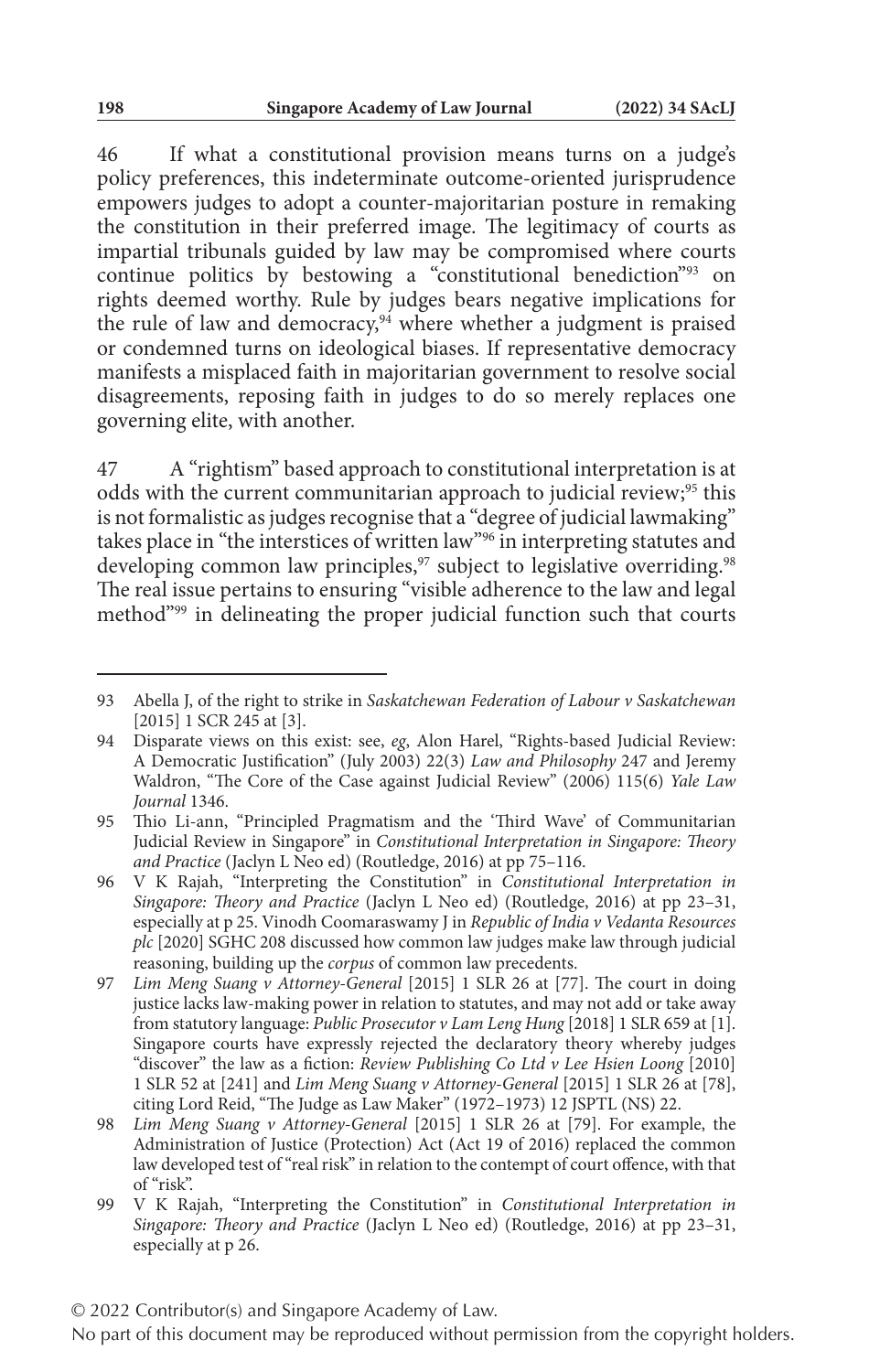do not operate as an "engine for law reform,"100 displacing Parliament's primary law-making role.

48 In articulating unwritten constitutional principles, such as "fundamental rules of natural justice",<sup>101</sup> courts have refused to unleash the "metaphorical unruly horse"<sup>102</sup> and instead populated the concept by disciplined recourse to history, precedent and precepts associated with Westminster constitutionalism.<sup>103</sup>

49 The rationale underlying the "living tree" approach was the need to develop a constitution to meet unanticipated realities, where the constitution was hard to amend. This lacks resonance where the Singapore Government's commanding parliamentary majority gives it the "necessary flexibility" to amend the Constitution to reflect the "prevailing social mores as well as aspirations of Singapore society".<sup>104</sup> This undergirds the prevailing judicial understanding of its role in a constitutional democracy.

## **III. The reasonable classification test and equality: Universal ideal, no univocal conception**

## *A. Observations on equality and the cult of egalitarian liberalism*

50 When construing constitutional liberties, courts have to grapple with threshold definitional or conceptual questions (what is religion?)<sup>105</sup> and the underlying theory determining whether something attracts constitutional protection (is false speech valuable?).<sup>106</sup> If something does not qualify as a religion, Art 15 is not engaged. The right of "all adult

<sup>100</sup> *Regina (Elgizouli) v Secretary of State for the Home Department* [2020] 2 WLR 857 at [170], *per* Lord Reed. The ethos of judicial review in Singapore reflects a focus "on vindicating personal rights and interests through adjudication, rather than determining public policy through exposition": *Vellama d/o Marie Muthu v Attorney-General* [2013] 4 SLR 1 at [34].

<sup>101</sup> This was clarified to refer only to procedural fair trial rights, rather than substantive legal rights in *Yong Vui Kong v Public Prosecutor* [2015] 2 SLR 1129 at [64].

<sup>102</sup> *Tan Eng Hong v Attorney-General* [2013] 4 SLR 1059 at [31].

<sup>103</sup> *Yong Vui Kong v Public Prosecutor* [2015] 2 SLR 1129 at [68]–[72].

<sup>104</sup> *Lim Meng Suang v Attorney-General* [2015] 1 SLR 26 at [92].

<sup>105</sup> Article 15 (religious freedom) of the Constitution of the Republic of Singapore (1985 Rev Ed, 1999 Reprint) was not engaged as *Falungong* practitioners in *Ng Chye Huay v Public Prosecutor* [2006] 1 SLR(R) 157 at [34] declared they were "not a religion".

<sup>106</sup> False speech was considered not to serve any of the theoretical bases which underpinned free speech and thus had "little, if any" value: Sundaresh Menon CJ (dissenting), *Attorney-General v Ting Choon Meng* [2017] 1 SLR 373 at [117].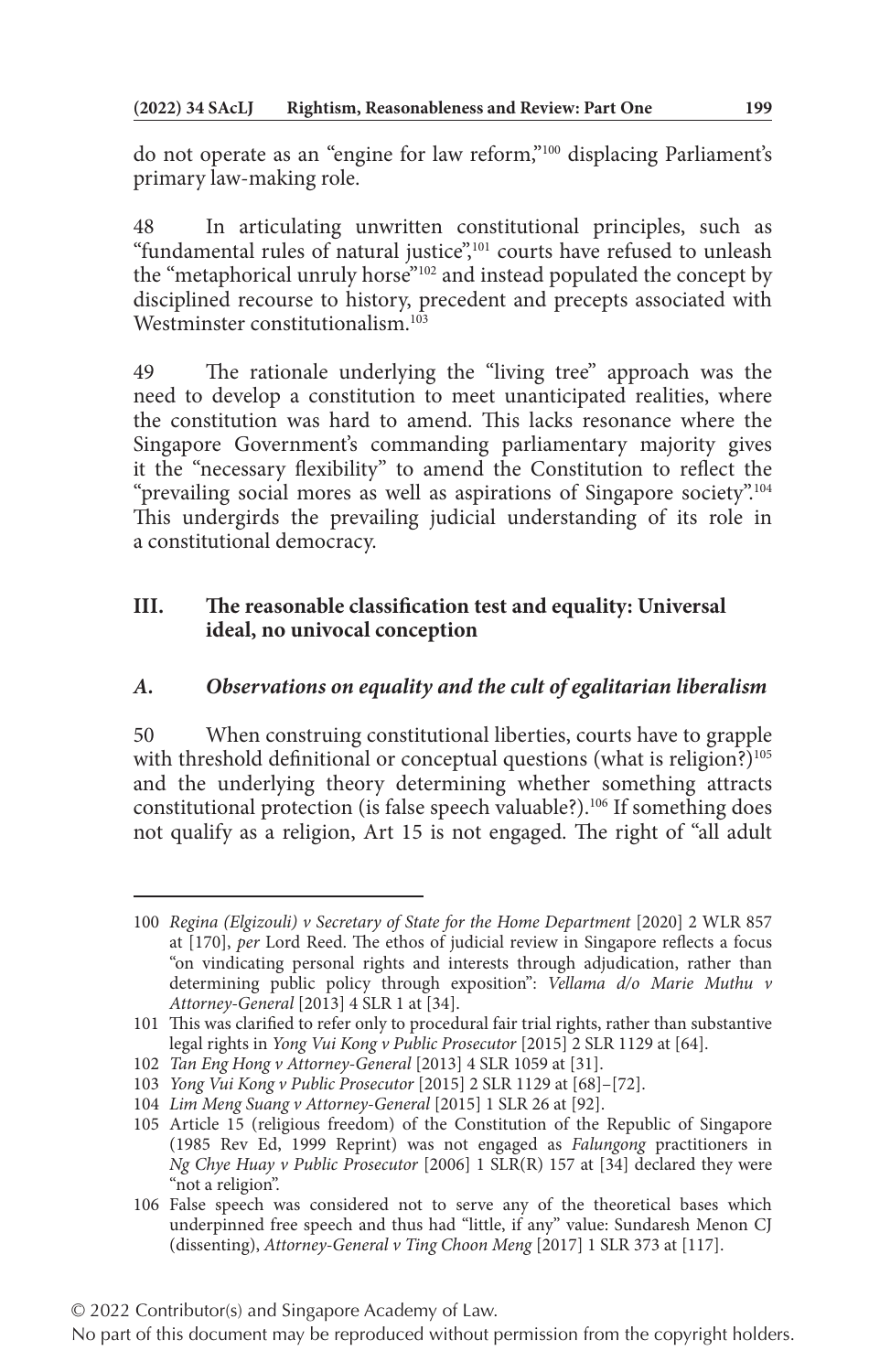Singaporeans to engage in private consensual acts of sexual intimacy with whomsoever they desire" was not found to fall within the Art 14 protection of verbal communication. 107

51 Article 12, however, has the sweeping potential of applying to any law; further, what equality requires is not self-evident. Formal equality requires accurate, consistent application of the law, that like be treated alike. Equal pay for equal work done by men and women, would be an example, although formal equality itself provides no criteria for, *eg*, quantifying minimum wage.

52 Article 12(1) is not absolute, but must be read in context, with Arts 12(2) and 12(3) setting out the "prohibited and permitted kinds of discriminatory classification".108 Article 12(2) provides substantive criteria<sup>109</sup> for proscribing discrimination while Art  $12(3)$  creates a limited religious exception to equality. The Art 12(1) concept of equality is given effect by the specific principles in Art 12(2) and the judicial test of reasonable classification; Art 12(1), which is generally framed, is considered to be "more of a declaratory ... statement of principles".<sup>110</sup>

53 "Equality" is a universal ideal, without a univocal conception. It may demand uniform or disparate treatment. What "substantive" equality<sup>111</sup> requires is parasitic on a governing ideology, such as conceptualising equality in terms of "fairness" or redistributive justice, realised through special measures. No substantive notion of equality is uncontroversial, given its "relatively unclear meaning and potentially explosive force".<sup>112</sup>

54 Value judgements are necessary in determining what "fairness" requires, or which groups deserve preferential treatment; these are made in legislative classifications. Political philosophy determines the contours of justice and public morality, informing the model of equality adopted.

<sup>107</sup> *Ong Ming Johnson v Attorney-General* [2020] SGHC 63 at [240]. If sexual expression was protected by Art 14, this would protect sexual offences such as incest, paedophilia, necrophilia or bestiality, by characterising such acts as "mere expressions of sexual preference according to the idiosyncrasies of the individual": *Ong Ming Johnson v Attorney-General* [2020] SGHC 63 at [263].

<sup>108</sup> *Lim Meng Suang v Attorney-General* [2013] 3 SLR 118 at [41].

<sup>109</sup> *Lim Meng Suang v Attorney-General* [2013] 3 SLR 118 at [113].

<sup>110</sup> *Lim Meng Suang v Attorney-General* [2015] 1 SLR 26 at [88] and [90].

<sup>111</sup> Susanne Baer, "Equality" in *Oxford Handbook of Comparative Constitutional Law* (Michel Rosenfeld & András Sajó eds) (Oxford University Press, 2012) at pp 983–1001.

<sup>112</sup> Manfred Nowak, "Article 26" in *UN Covenant on Civil and Political Rights: CCPR Commentary* (N P Engel, 1993) at pp 458–479, especially at p 461.

No part of this document may be reproduced without permission from the copyright holders.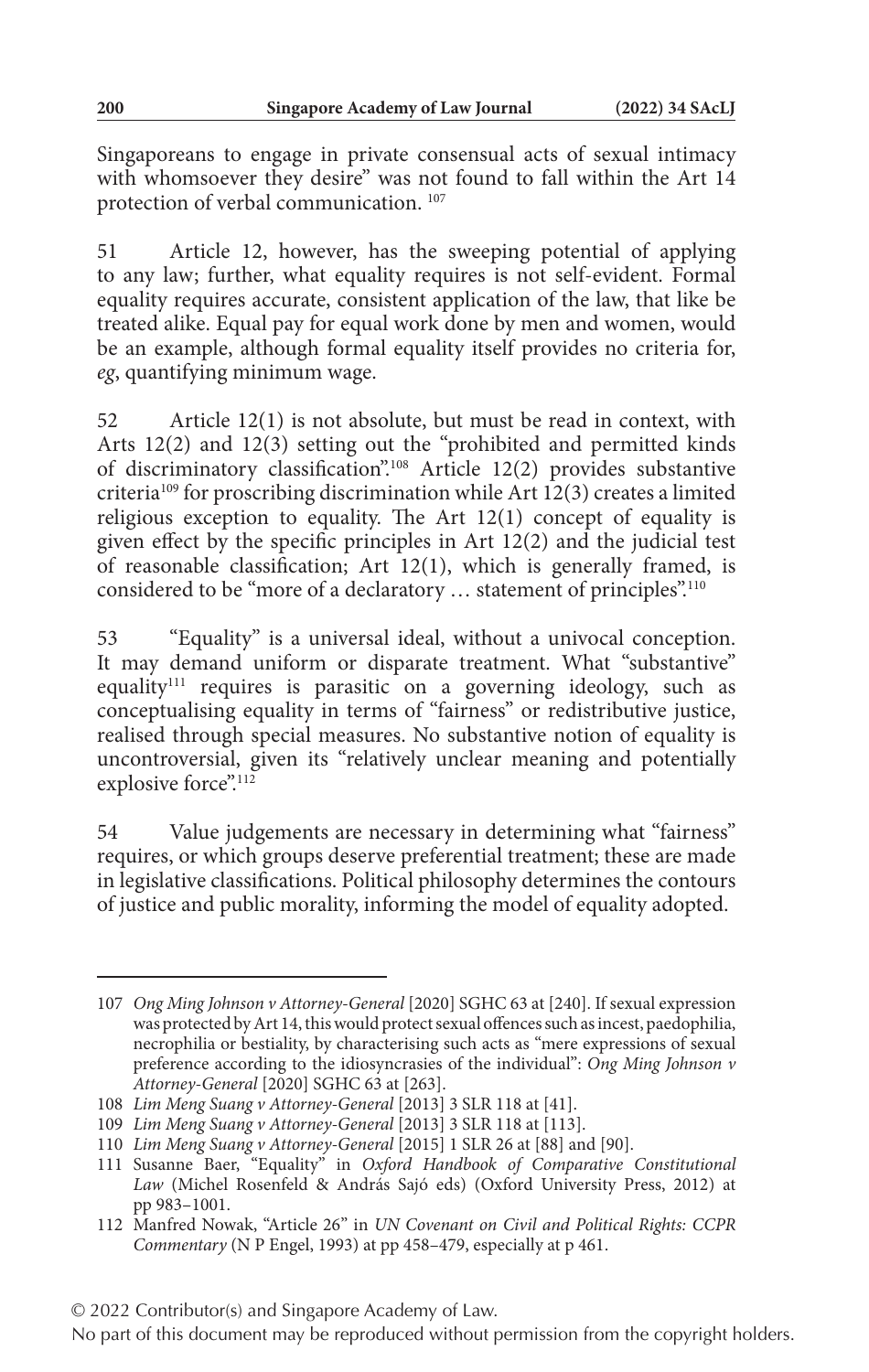55 Many of the challenges to the constitutionality of s 377A are rooted in a liberal prioritisation of individual autonomy<sup>113</sup> in the vein of sexual expression, compounded with the assertion of equality of lifestyle, that heterosexual and homosexual forms of sexual expression are morally equivalent. The object is to invalidate s 377A, or to have it read down to omit the term "in private",<sup>114</sup> putting on par heterosexual or homosexual sexual conduct and what it represents.

56 In this respect, a distinction must be drawn between "classic" liberalism and a new ideological liberalism which strenuously champions the equality of lifestyle as an absolute value.

57 The classic liberal commitment to universalist principles of freedom and equality of all, where like is treated alike within a "neutral" state, views its addressees in a reductionist manner, "not in all their particularity, but as identical abstract beings".115 This has been criticised by feminists, critical race scholars and communitarians for its antiparticular, homogenising conception of the atomistic self as an organising ideal. Further, state neutrality would require governments not to act "on the claim that certain forms of life are inherently more [or less] valuable than others"<sup>116</sup>

58 However, the liberal tenet that obligations arise from choice and consent is not a neutral stance; in fact, appeals to such neutrality conceal

<sup>113</sup> The Court of Appeal in *Lim Meng Suang v Attorney-General* [2015] 1 SLR 26 at [164]–[166] noted that those challenging the constitutionality of s 377A sided with Hart, rather than Devlin, in relation to whether law can regulate private acts to preserve society's moral fabric, a view traceable to John Stuart Mill's libertarian views. This is reflected in the call of a petition presented before Parliament in 2007 to repeal s 377A and extend "equal protection" to all with respect to their "private consensual conduct, regardless of their sexual orientation": *Lim Meng Suang v Attorney-General* [2013] 3 SLR 118 at [76]. See further, Seow Hon Tan, "Pragmatism, Morals Legislation and the Criminalization of Homosexual Acts in Singapore" (2009) 3(2) *Journal of Comparative Law* 285.

<sup>114</sup> Reading down s 377A would preserve only acts of gross indecency committed in public as an offence: *Lim Meng Suang v Attorney-General* [2015] 1 SLR 26 at [19]; *Ong Ming Johnson v Attorney-General* [2020] SGHC 63 at [15]. The liberal approach was applied by the European Court of Human Rights in *Dudgeon v UK* (1982) 4 EHRR 149 where laws penalising homosexual acts between consenting adults were found to violate the right to respect for privacy and family life under Art 8 of the European Convention on Human Rights.

<sup>115</sup> William Lucy, "Equality Under and Before the Law" (2011) 61(3) *University of Toronto Law Journal* 411 at 413. This thinness of anthropological, moral and metaphysical assumptions is considered the safest way to organise a free, peaceful human society: Ryszard Legutko, "What's Wrong with Liberalism?' (Winter 2008) *Modern Age* 7 at 8.

<sup>116</sup> Ronald Dworkin, *Taking Rights Seriously* (Harvard University Press, 1977) at p 274.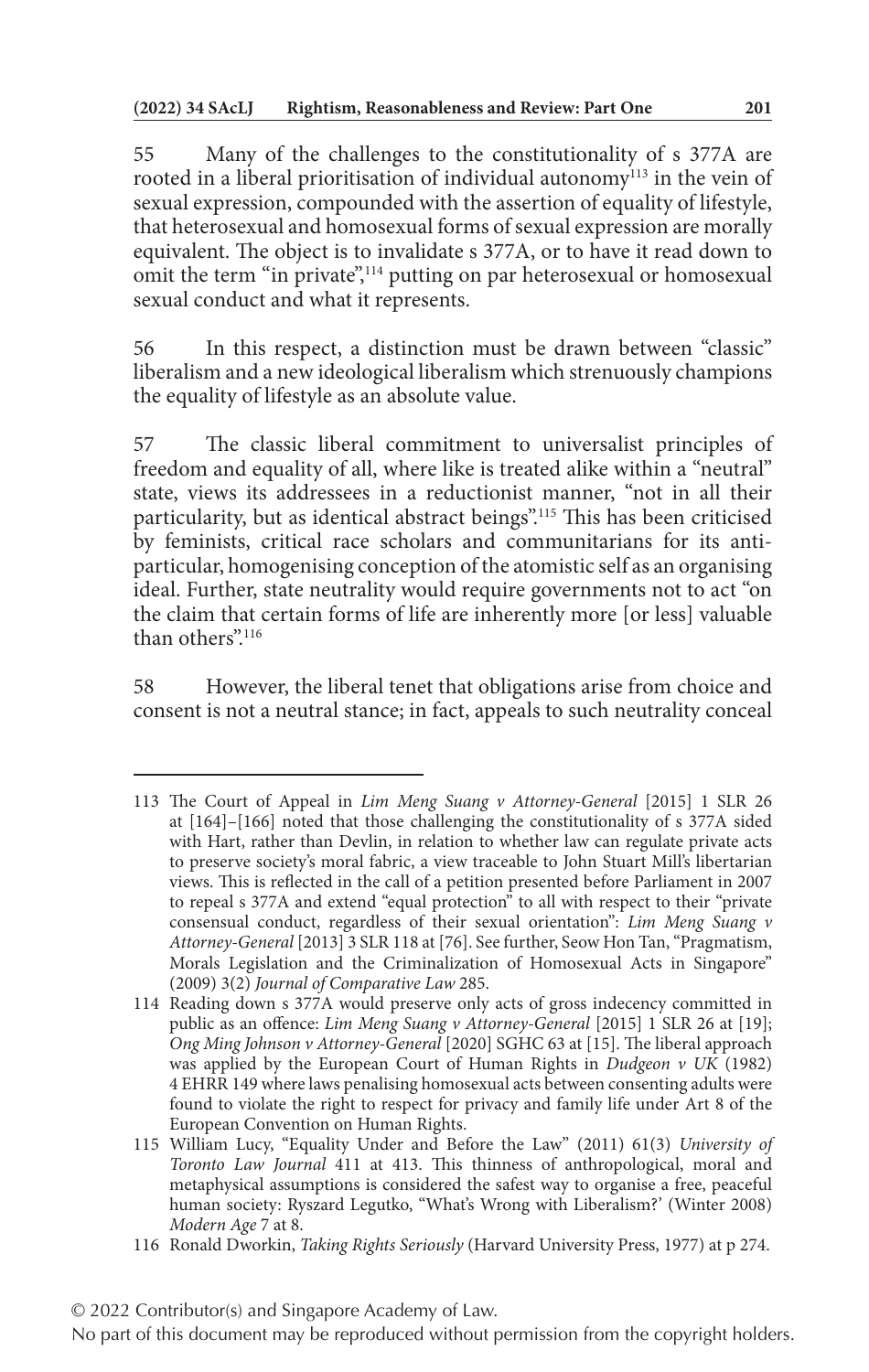hidden normative assumptions. The liberal state is not merely concerned with protecting citizens, but in fostering "an autonomist, experimental, choice-oriented disposition in citizens",117 as well as a brand of (in) tolerance that "insists we have no right to evaluate the moral choices of others".118

59 Further, there is a covert, substantive liberal theory of the "good".<sup>119</sup> The view that choice is ultimate sustains arguments barring the state from the private acts of consenting adults. This is predicated on associating the good with the equal satisfaction of desire, which is essentially hedonism.120 Worldviews based on what is chosen, rather than the facility of choice, would be ranked inferior. Nonetheless, within classic liberalism, personal autonomy and choice are not exalted as an ultimate imperative, such that the commitment to individual freedoms can tolerably co-exist with public morality.

60 However, new ideological or "progressive" liberalism in exalting personal autonomy to imperative status places the "right" before the "good" and is hostile towards public morality, which regards certain choices as normatively undesirable. Ideological liberalism, joined with egalitarianism, would assert the equal status of lifestyle choices as a fundamental, natural right.121 This conflates the basic respect owed to all human beings who are of intrinsic worth, with the more dubious demand that any chosen lifestyle deserves equal respect.<sup>122</sup> If so, it follows that lifestyle libertarianism and a drug culture based on "present-oriented hedonism and self-expression" would be regarded as having the same value as "an ethic of self-control and civility".<sup>123</sup> Such a "neutral" posture may breed a tyrannical state-sanctioned amoralism for those rejecting this relativist credo.124 Ideological, egalitarian liberalism becomes illiberal.

<sup>117</sup> Li-ann Thio, "Constitutionalism in Illiberal Polities" in *Oxford Handbook of Comparative Constitutional Law* (Michel Rosenfeld & András Sajó eds) (Oxford University Press, 2012) pp 133–152, especially at p 135.

<sup>118</sup> There is evidence that liberalism in America manifests an illiberal intolerance: Kim R Holmes, *The Closing of the Liberal Mind: How Groupthink and Intolerance Define the Left* (Encounter Books, 2016).

<sup>119</sup> In so far as liberalism asserts that it is neutral and only concerned about preserving choice, it is able by stealth to keep "the substantive moral values it enforces invisible": James Kalb, "Tyranny of Liberalism" (2000) *Modern Age* 241 at 242.

<sup>120</sup> James Kalb, "Tyranny of Liberalism" (2000) *Modern Age* 241 at 247.

<sup>121</sup> Harry M Clor, "The Death of Public Morality" (2000) 45 Am J Juris 33 at 41.

<sup>122</sup> One could attribute more dignity to marriage than prostitution, without going so far as to treat prostitutes as devoid of any human dignity: Harry M Clor, "The Death of Public Morality" (2000) 45 Am J Juris 33 at 47.

<sup>123</sup> Harry M Clor, "The Death of Public Morality" (2000) 45 Am J Juris 33 at 46.

<sup>124</sup> For example, the argument that marriage law leads to unequal outcomes for homosexual couples depends on the "hidden assumption" that homosexual partnerships enjoy moral equivalence with "traditional" marriage between one *(cont'd on the next page)*

No part of this document may be reproduced without permission from the copyright holders.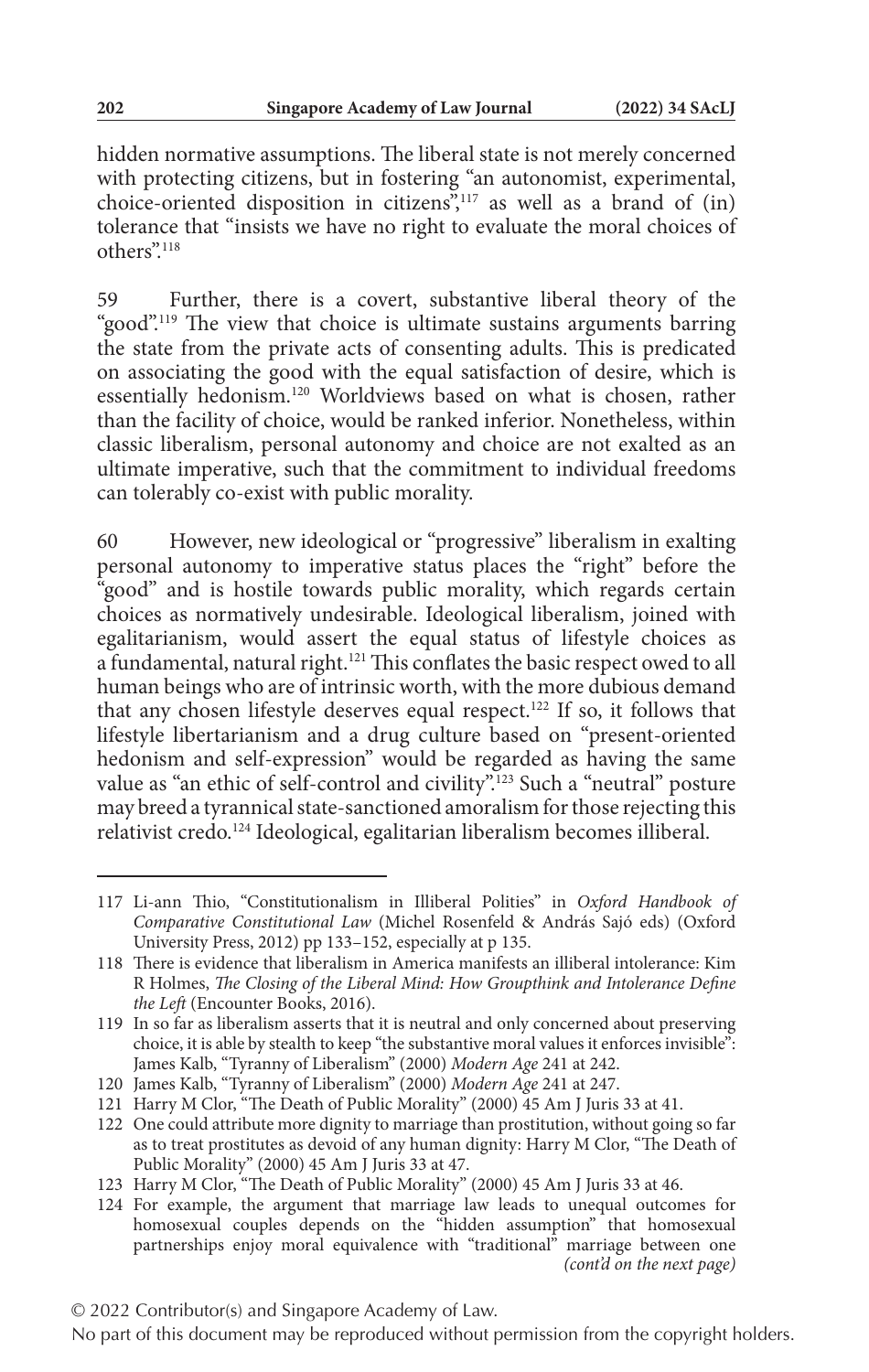61 "Equal rights" within egalitarian liberal ideology may possess quasi-trump-like status, where conceptions of the good life are relativised as mere opinions or preferences. Ideological liberals, as "moral busybodies",<sup>125</sup> want a remoralised state to rank competing values, to stipulate what opinion or behaviour "is morally correct or incorrect",<sup>126</sup> advancing a "superior" ethic.<sup>127</sup> In ranking conceptions of the good, ideological liberals are more egalitarian than libertarian in selecting "some fashionable minority" and making the acceptance of their demands "the criterion of 'openness' to plurality".128

62 For example, to assert the moral equivalence of heterosexual and homosexual conduct, or to equate traditional marriage with same-sex "marriage" serves an agenda of moral reconstruction. Although there may be some residual claim to neutrality and value agnosticism, liberalism in general is clearly a "comprehensive governing philosophy that determines the whole of public morality", with "pervasive implications for the whole of life".129 Framing a political agenda in categorical terms as an "equality right" in order to "trump" competing moral perspectives and rights is an attempt to evade moral debate.130 No viewpoint should get a free pass in a democratic society.

63 For those who do not hold that all ethical creeds are equal, "a supreme authority will have to impose the rule of equality on all

- 128 Ryszard Legutko, "What's Wrong with Liberalism?' (Winter 2008) *Modern Age* 7 at 13.
- 129 James Kalb, "Tyranny of Liberalism" (2000) *Modern Age* 241 at 242–243.
- 130 Merely invoking "equality" does not settle the question of whether *X* should be treated the same as *Y*: see Peter Westen, "The Empty Idea of Equality" (1982) 95 Harv L Rev 537 at 596, cited in *Lim Meng Suang v Attorney-General* [2015] 1 SLR 26 at [61].

man and one woman who are not already married, not related by blood and of marriageable age – sexual orientation is in fact irrelevant to the content of marriage law. Claims by unisex couples of being denied access to marriage actually constitute a challenge to the very concept of marriage as a "distinctive vision of the good of sexual relationships": Julian Rivers, "The Abuse of Equality" (Summer 2006) 11(1) *Ethics in Brief* 1 at 3.

<sup>125</sup> Ryszard Legutko, "What's Wrong with Liberalism?' (Winter 2008) *Modern Age* 7 at 12.

<sup>126</sup> John Mearsheimer, "Political Liberalism" in *Great Delusion: Liberal Dreams and International Realities* (Yale University Press, 2018) at pp 45–81, especially at p 50.

<sup>127</sup> John Mearsheimer, "Political Liberalism" in *Great Delusion: Liberal Dreams and International Realities* (Yale University Press, 2018) at pp 45–81, especially at p 67. Where liberal dogma is seen as a universal salvation creed, it operates as a substitute for tradition, wisdom, empiricism and competing reasoning: Yoram Hazony, "Conservative Democracy: Liberal Principles Have Brought Us to a Dead End" *First Things* (January 2019).

No part of this document may be reproduced without permission from the copyright holders.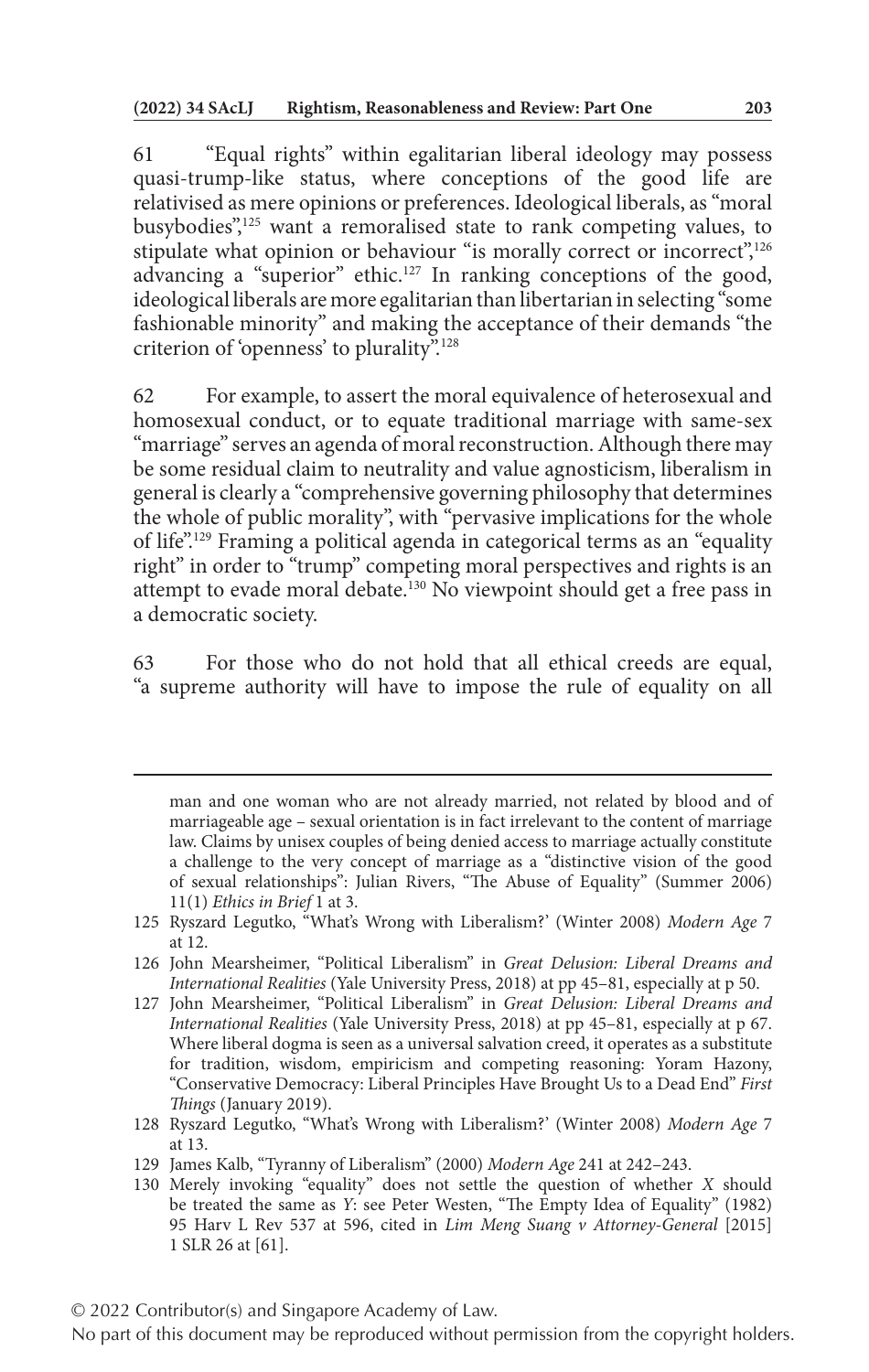groups".131 This reflects an illiberal intolerance, oppressive to the free speech and conscience rights of dissenters from ideological conformity, who are denounced as oppressors. The claims of egalitarian liberalism are neither procedural nor modest.

### *B. Judicial posture and the reasonable classification doctrine*

64 The "broad nature" of Art 12(1), providing that all persons are equal before the law and entitled to the equal protection of the law, "has lent itself to much litigation".<sup>132</sup> While intuitively attractive, the provision is "very difficult to apply in practice".<sup>133</sup> How judges view their role informs their vision of equality and how they shape doctrine.

65 "Equality"-based claims have been invoked to spearhead far-reaching social change, such as asserting, as a matter of "sexual sovereignty", the moral equivalence of traditional heterosexuality and pansexualism, including homosexuality. This involves judges making what they consider "progressive" value judgments, clothed in "highfalutin" rhetoric often with conclusory references to constitutional ideals. For example, the Indian Supreme Court, posturing as a "voice of reason", declared its mission to transform "constitutional idealism into reality" through "abandoning … some unacceptable social notions built on medieval egos" in order to serve their project of "establishing the cult of egalitarian liberalism".134 Through implementing this cultic project, judges assume the role of oracles of decency and morality.

66 The courts in Singapore reject this judicial posture. This is unsurprising, given the antipathy for judicial overreaching; a holistic<sup>135</sup> approach to balancing is adopted. In the Art 12 context, the longestablished reasonable classification test<sup>136</sup> is the prevailing single

<sup>131</sup> Ryszard Legutko, "What's Wrong with Liberalism?' (Winter 2008) *Modern Age* 7 at 13.

<sup>132</sup> V K Rajah, "Interpreting the Constitution" in *Constitutional Interpretation in Singapore: Theory and Practice* (Jaclyn L Neo ed) (Routledge, 2016) at pp 23–31, especially at p 26.

<sup>133</sup> *Lim Meng Suang v Attorney-General* [2015] 1 SLR 26 at [1].

<sup>134</sup> *Navtej Singh Johar v Union of India, THR Secretary and Ministry of Law and Justice* AIR 2018 SC 4321; Writ Petition (Criminal) No 76 of 2016 at [86]–[87].

<sup>135</sup> Judith Prakash J advocated a "holistic approach" to determine the "meaning and effect" of Art 15 of the Constitution of the Republic of Singapore (1985 Rev Ed, 1992 Reprint), which had to be "read as a whole" rather than "focus on one sub-paragraph and contend that that contains the essence of the article and that the other sub-paragraphs are in some way subordinate to it": *Chan Hiang Leng Colin v Minister for Information and the Arts* [1995] 2 SLR(R) 627 at [25].

<sup>136</sup> S M Huang-Thio, "Equal Protection and Rational Classification" [1963] PL 412.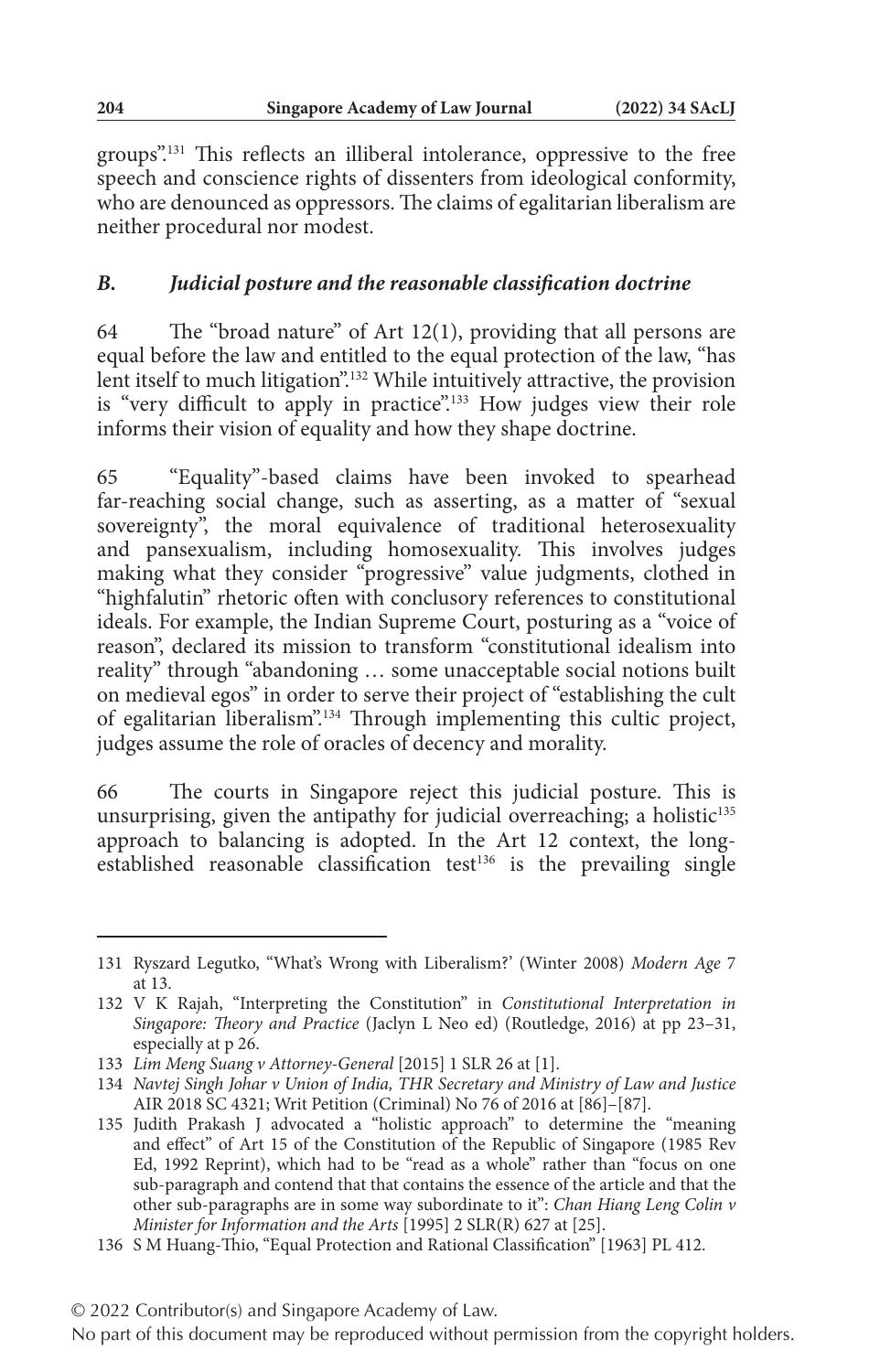standard of review.137 This has been affirmed, despite calls for aggressive scrutiny aligned with the ambitions of egalitarian liberalism.<sup>138</sup>

67 The modest "reasonable classification" test adopts a means–ends methodology in which judges ask whether a legislative classification is sufficiently related to the goals it is pursuing. This involves a two-stage test with "consecutive and cumulative" limbs:<sup>139</sup> first, the classification prescribed by the statute must be based on an intelligible differentia, and second, that differentia must bear a rational relation to the object the statute seeks to achieve.<sup>140</sup> This is accompanied by a "strong"<sup>141</sup> presumption of constitutionality, which critics argue is inappropriate.<sup>142</sup>

68 Reasonable classification as a threshold test minimally engages value judgments, preventing the court from becoming a "minilegislature".<sup>143</sup> The first limb, which requires an "intelligible differentia", posits a "relatively low threshold" in requiring a distinguishing trait to be something that can be intellectually apprehended or understood, as distinct from the senses. The differentia must be objective, clear and understandable; it need not be perfect and hence, only "very seldom" would a statute not pass legal muster.<sup>144</sup> The criterion is value-neutral, pitched at a level that "ought to avoid any consideration of substantive moral, political and/or ethical issues"<sup>145</sup> which are controversial in nature. It goes beyond judicial purview to engage in resolving issues where "reasonable persons can reasonably disagree".<sup>146</sup>

69 Even if the differentia is clear, it can still be unintelligible if it is "so unreasonable as to be illogical and/or incoherent", $147$  as it would "be

<sup>137</sup> *Tan Eng Hong v Attorney-General* [2013] 4 SLR 1059 at [90]–[92] ("there is no suggestion … that there could be another stricter test for other special circumstances" such as a "broader and more zealous test" entailing "a higher standard of scrutiny" where immutable traits are concerned).

<sup>138</sup> For example, calls for a proportionality test in *Ong Ming Johnson v Attorney-General* [2020] SGHC 63 at [195] and for a more expansive interpretation that goes beyond "reasonable classification" in *Lim Meng Suang v Attorney-General* [2015] 1 SLR 26 at [33] and [93].

<sup>139</sup> *Lim Meng Suang v Attorney-General* [2015] 1 SLR 26 at [114].

<sup>140</sup> *Lim Meng Suang v Attorney-General* [2015] 1 SLR 26 at [70].

<sup>141</sup> *Public Prosecutor v Taw Cheng Kong* [1998] 2 SLR(R) 489 at [82].

<sup>142</sup> *Ong Ming Johnson v Attorney-General* [2020] SGHC 63 at [155]–[163]; Chan Sek Keong, "Equal Justice under the Constitution and Section 377A of the Penal Code: The Roads Not Taken" (2019) 31 SAcLJ 773 at para 109.

<sup>143</sup> *Lim Meng Suang v Attorney-General* [2015] 1 SLR 26 at [70].

<sup>144</sup> *Lim Meng Suang v Attorney-General* [2015] 1 SLR 26 at [65].

<sup>145</sup> *Lim Meng Suang v Attorney-General* [2015] 1 SLR 26 at [65].

<sup>146</sup> *Lim Meng Suang v Attorney-General* [2015] 1 SLR 26 at [65].

<sup>147</sup> *Lim Meng Suang v Attorney-General* [2015] 1 SLR 26 at [67].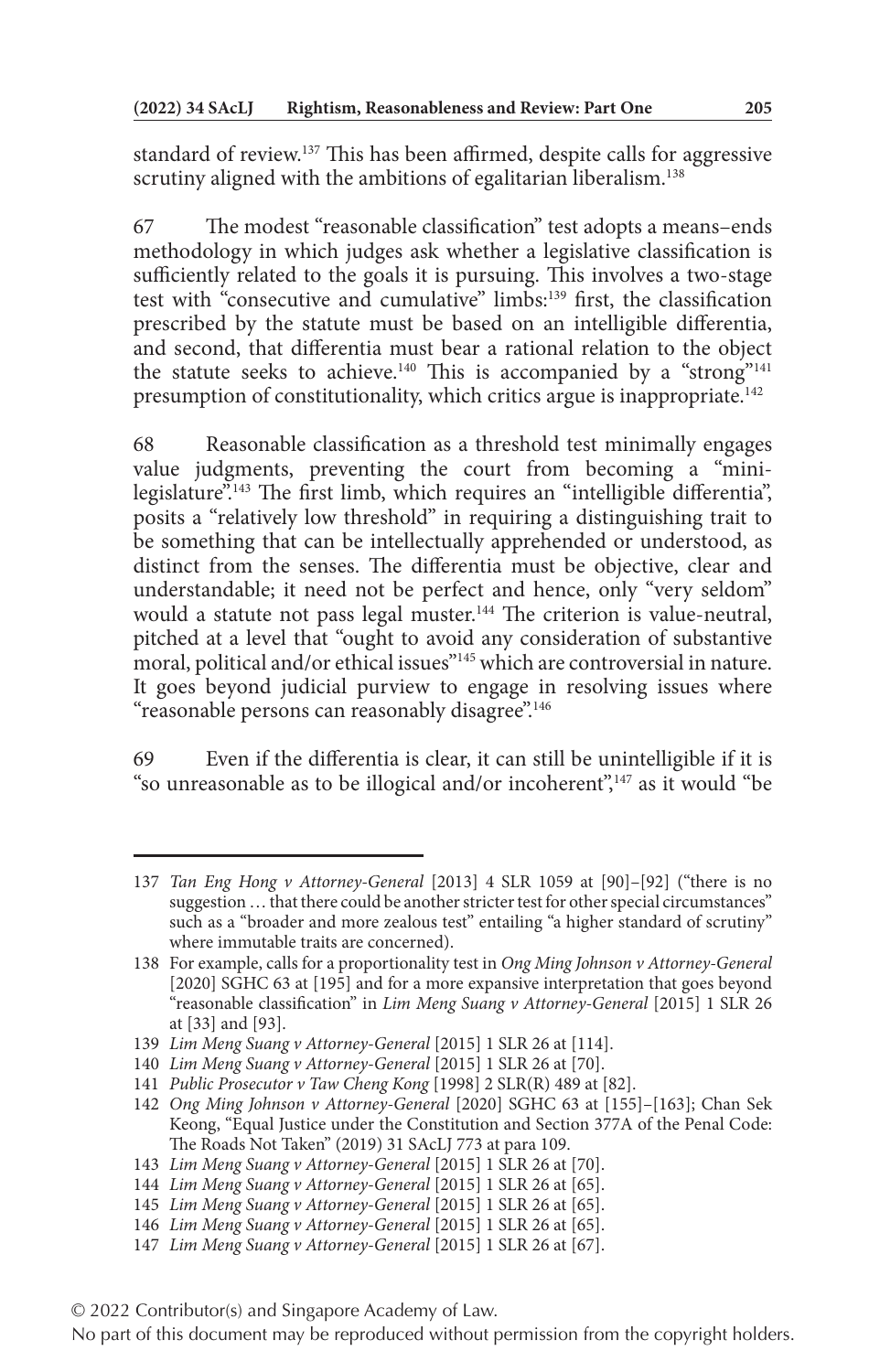repugnant to any idea of legal equality to begin with"148 such that "no reasonable classification even exists in the first place".149 This illogicality or incoherence must be of an "extreme nature" where "no reasonable person" could consider the differentia "as being functional as intelligible differentia".150 There could be "no reasonable dispute" on this score, from a moral or political point of view.151

70 The second limb relates to the "rational nexus" criterion which will "more often than not be found", unless "a clear disconnect" exists between the legislative object and relevant differentia. This turns on the "specific facts as well as context".<sup>152</sup>

71 As such, the reasonable classification test does not deeply engage with the content of equality in Art 12, as it focuses on ensuring a statute is logical, coherent and common-sensical; without these traits, no reasonable classification could be found, nor could the Art 12 concept of equality be satisfied.153

72 The reasonable classification test thus represents a "balance" between regulating law-making and ensuring legislative leeway.

73 There is no "separate or independent" test<sup>154</sup> which evaluates the legitimacy of legislative purpose, as courts "should not be adjudicating on controversial issues of policy, ethics or social values".155 In political philosophy, tests of legitimacy abound. However, a "limited element of illegitimacy"156 is incorporated within the reasonable classification test itself, importing a minimalist substantive element into a test which is not "purely procedural".157 This is cabined to extreme illogicality or incoherence.

74 A wide legislative berth should be accorded to Parliament in formulating classifications, given the presumption of constitutionality which places the burden on the one challenging the constitutionality of legislation to show a clear transgression of constitutional principles,

<sup>148</sup> *Lim Meng Suang v Attorney-General* [2015] 1 SLR 26 at [62].

<sup>149</sup> *Lim Meng Suang v Attorney-General* [2015] 1 SLR 26 at [67].

<sup>150</sup> *Lim Meng Suang v Attorney-General* [2015] 1 SLR 26 at [67].

<sup>151</sup> *Lim Meng Suang v Attorney-General* [2015] 1 SLR 26 at [67].

<sup>152</sup> *Lim Meng Suang v Attorney-General* [2015] 1 SLR 26 at [68]. The Court of Appeal noted that ascertaining the purpose and object of a statute was often an extremely complex and difficult exercise.

<sup>153</sup> *Lim Meng Suang v Attorney-General* [2015] 1 SLR 26 at [69] and [71].

<sup>154</sup> *Lim Meng Suang v Attorney-General* [2015] 1 SLR 26 at [154].

<sup>155</sup> *Yong Vui Kong v Public Prosecutor* [2015] 2 SLR 1129 at [106].

<sup>156</sup> *Lim Meng Suang v Attorney-General* [2015] 1 SLR 26 at [84].

<sup>157</sup> *Lim Meng Suang v Attorney-General* [2015] 1 SLR 26 at [71].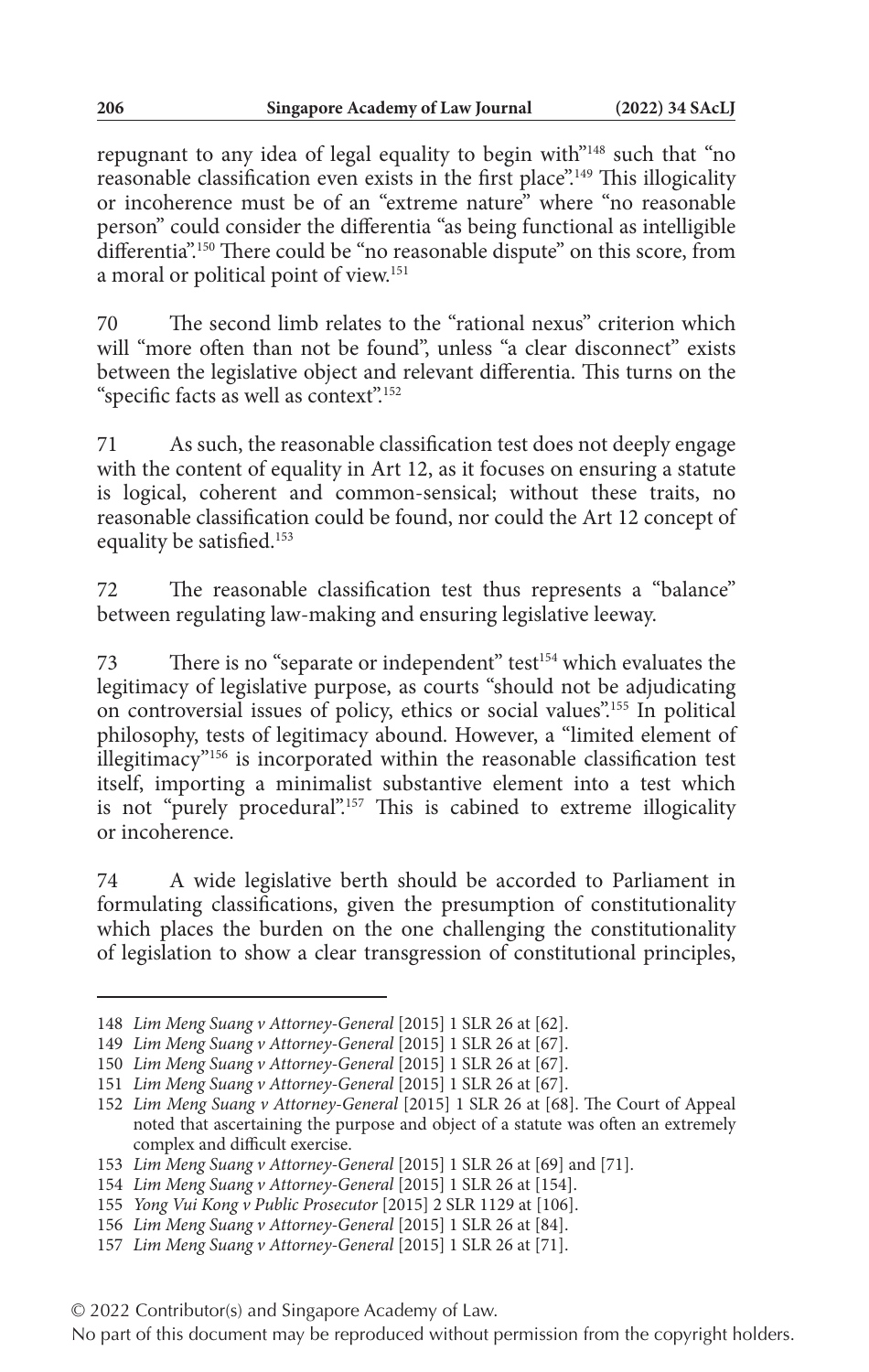not simply by postulating examples of arbitrariness.158 This flows from the presumption that "Parliament knows best for its people", that it directs its laws at "problems made manifest by experience" and hence its differentiation "is based on adequate grounds"<sup>159</sup> As such, the Legislature is "free to recognize degrees of harms" and "may confine its restrictions to those cases where the need is deemed to be the clearest".160 The Legislature must have the autonomy to approach a perceived problem "incrementally", even if this approach is "significantly over-inclusive or under-inclusive".161 In deciding whether the presumption may be sustained, the court may consider matters of common knowledge and report, "the history of the time" and "may assume every state of facts which can be conceived existing at the time of legislation".<sup>162</sup>

75 Nonetheless, the Government cannot just sit back and see what the challenger puts forth; if nothing is brought to the court's notice in support of the reasonableness of a classification, the presumption of constitutionality cannot "be carried to the extent of always holding that there must be some undisclosed and unknown reasons for subjecting certain individuals or corporation to hostile or discriminating legislation".163 As noted in *Saravanan Chandaram v Public Prosecutor*, 164 the presumption of constitutionality in ascertaining legislative validity is "no more than a starting point that legislation will not presumptively be treated as suspect or unconstitutional".<sup>165</sup> Otherwise, it runs the risk of "presuming the very issue which is being challenged". The court must apply "applicable principles", not personal preferences, to determine whether a challenged law is constitutional.<sup>166</sup>

<sup>158</sup> *Public Prosecutor v Taw Cheng Kong* [1998] 2 SLR(R) 489 at [80].

<sup>159</sup> *Public Prosecutor v Taw Cheng Kong* [1998] 2 SLR(R) 489 at [80].

<sup>160</sup> *Shri Ram Krishna Dalmia v Shri Justice S R Tendolkar* AIR 1958 SC 538; [1959] SCR 279 at 297, para (d), *per* Sudhi Ranjan Das CJ; referenced in *Public Prosecutor v Taw Cheng Kong* [1998] 2 SLR(R) 489 at [56].

<sup>161</sup> *Haves v City of Miami* 52 F 3d 918 at 923 (11th Cir, 1995). The US Supreme Court in *FCC v Beach Communications Inc* 508 US 307 at 314 (1993) held that a statute would survive rational basis scrutiny so long as "there is any reasonably conceivable state of facts that could provide a rational basis for the statute".

<sup>162</sup> *Shri Ram Krishna Dalmia v Shri Justice S R Tendolkar* AIR 1958 SC 538 at 547–548, cited in *Public Prosecutor v Taw Cheng Kong* [1998] 2 SLR(R) 513 at [79].

<sup>163</sup> Wee Chong Jin CJ in *Lee Keng Guan v Public Prosecutor* [1977–1978] SLR(R) 78 at [19], citing *Shri Ram Krishna Dalmia v Shri Justice S R Tendolkar* AIR 1958 SC 538 at 547–548.

<sup>164</sup> [2020] 2 SLR 95.

<sup>165</sup> *Saravanan Chandaram v Public Prosecutor* [2020] 2 SLR 95 at [154]. This understanding also applies to the acts of those holding high public office: *Syed Suhail bin Syed Zin v Attorney-General* [2021] 1 SLR 809 at [63].

<sup>166</sup> *Saravanan Chandaram v Public Prosecutor* [2020] 2 SLR 95 at [154].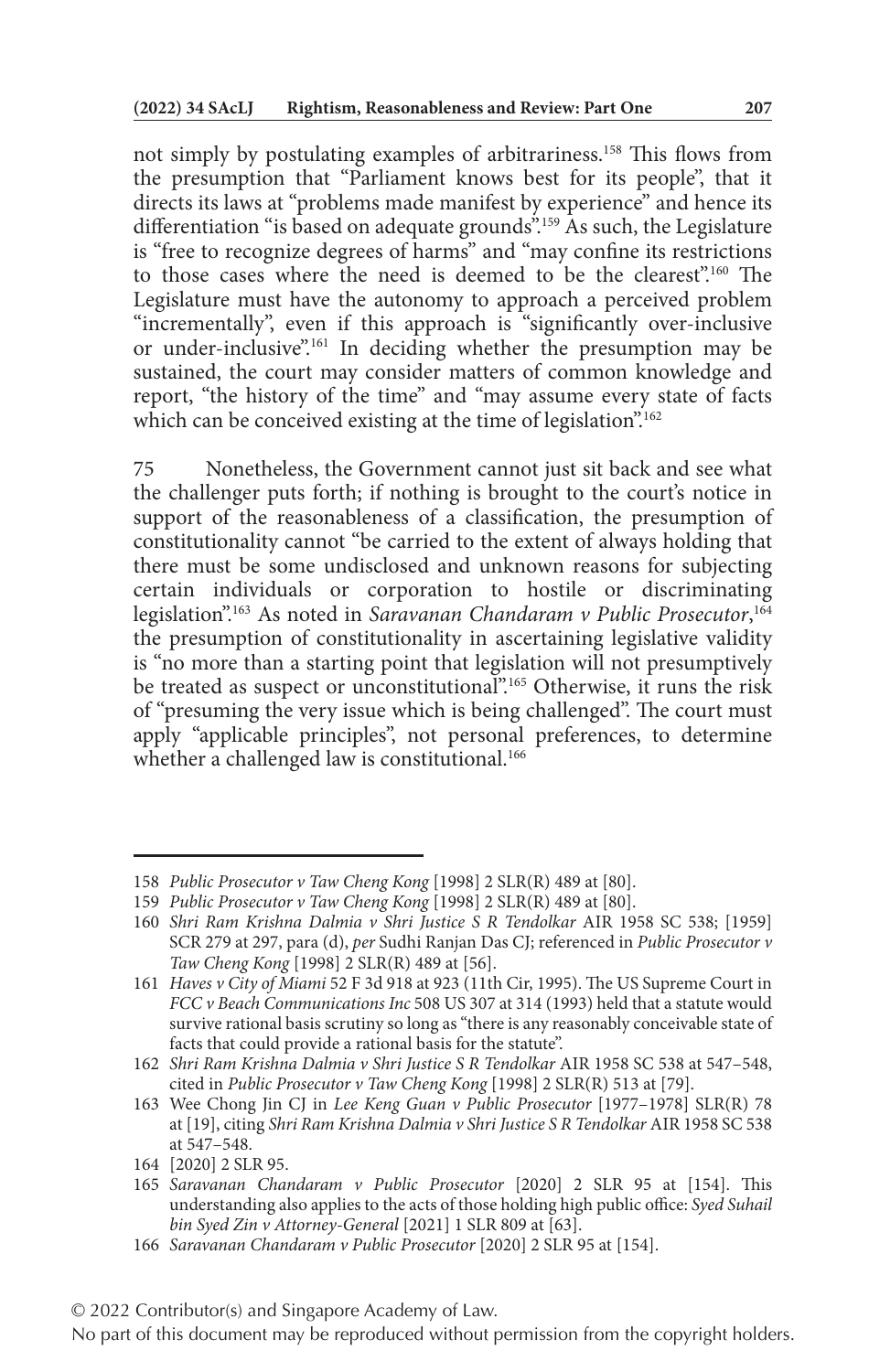76 Clearly the reasonable classification test does not robustly engage with value judgments,<sup>167</sup> though it does to a limited extent impact the Art 12(1) concept of equality.<sup>168</sup> The test cannot provide the "normative as well as analytical impetus" to answer fundamental questions, such as identifying situations where "a basic level of equality"<sup>169</sup> would be legally mandated. Unlike the European proportionality test, it does not require that the least restrictive measure be applied where rights are restricted, only that the means or end fit be broadly proportionate.

77 Nonetheless, the test is not "merely technical or mechanistic";<sup>170</sup> there is room for variability in its application, though not after the American tiered scrutiny approach, where various factors attract pre-ordained levels of judicial scrutiny. The reasonable classification test operates in the context of considering all relevant circumstances, with careful scrutiny applied where discrimination implicates factors like race, religion or Pt IV fundamental liberties.<sup>171</sup> This might translate into calibrating the strength of the presumption of constitutionality or if a decision-maker is shown to have ignored the presence of these factors, this may speak to the unreasonableness of the classification.

#### *C. The reasonableness of the reasonable classification test and the rejection of rightism*

78 The reasonable classification test is a common-sense test grounded in an imperfect pragmatism. "Legislatively impractical, if not impossible",172 perfect classifications are not required. Under-inclusive or over-inclusive classifications are not in themselves fatal.173 In assessing the permissibility of classifications, the court should not be fanatical,

<sup>167</sup> This is distinct from the Indian judicial approach, *eg*, in *Navtej Singh Johar v Union of India, THR Secretary and Ministry of Law and Justice* AIR 2018 SC 4321; Writ Petition (Criminal) No 76 of 2016, as noted in *Ong Ming Johnson v Attorney-General* [2020] SGHC 63 at [222]–[223].

<sup>168</sup> *Lim Meng Suang v Attorney-General* [2015] 1 SLR 26 at [113]. The notion of equality embodied in the reasonable classification test has been described as "thin" and "formal": see Jaclyn L Neo, "Equal Protection and the Reasonable Classification Test in Singapore: After *Lim Meng Suang v Attorney-General*" [2016] Sing JLS 95 at 115 and Benjamin Joshua Ong, "New Approaches to the Constitutional Guarantee of Equality Before the Law" (2016) 28 SAcLJ 320 at paras 20 and 46.

<sup>169</sup> *Lim Meng Suang v Attorney-General* [2015] 1 SLR 26 at [61].

<sup>170</sup> *Lim Meng Suang v Attorney-General* [2015] 1 SLR 26 at [113].

<sup>171</sup> *Lim Meng Suang v Attorney-General* [2015] 1 SLR 26 at [113].

<sup>172</sup> *Public Prosecutor v Taw Cheng Kong* [1998] 2 SLR(R) 489 at [81].

<sup>173</sup> *Public Prosecutor v Taw Cheng Kong* [1998] 2 SLR(R) 489 at [81]–[82]. See *Yong Vui Kong v Public Prosecutor* [2015] 2 SLR 1129 at [116] on the exemption of men over 50 from caning as a non-fatal over-inclusive classification.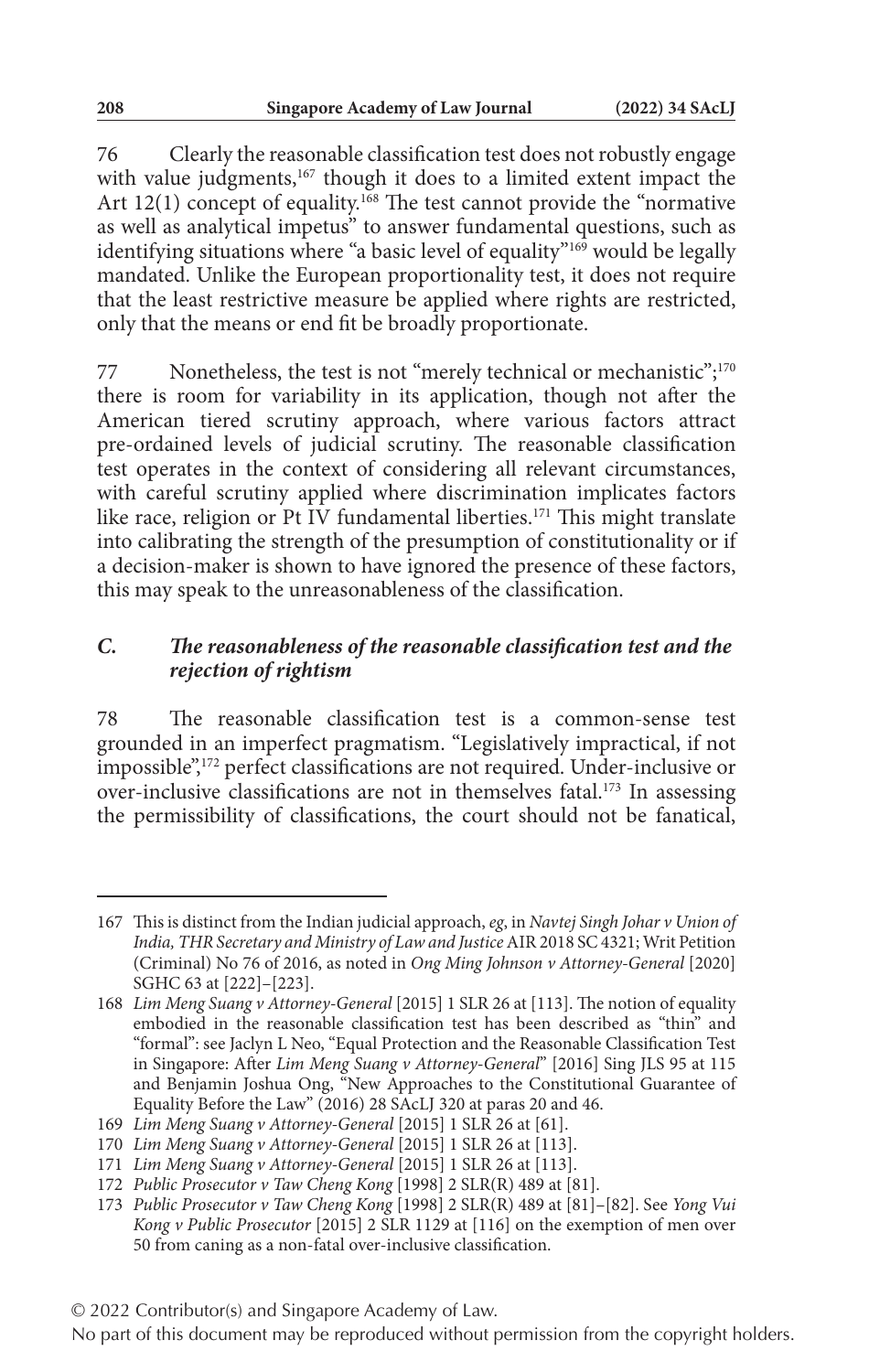finical or dogmatic,<sup>174</sup> as classifications "produce inequality of varying degrees".<sup>175</sup>

79 The idea of "reasonableness" is variously applied in relation to the reasonable classification test. Conceptually, "reasonableness" does not import the idea of "one right answer" but a permissible range of "rational" legislative solutions. As such, two reasonable persons can in good faith "arrive at quite different decisions based on the same facts", pointing to "an inherent measure of latitude" in assessing reasonableness.<sup>176</sup> If two reasonable persons disagree over whether an intelligible differentia is so illogical and incoherent as not to be able to function as a differentia, the differentia will pass muster.<sup>177</sup>

80 Translated to the plane of inter-institutional relationships, the reasonable classification test imports a high degree of public trust in the political process and sweet reasonableness of Parliament;178 this views parliamentarians as responsible law-makers who represent their constituents' views, such that Parliament can operate to secure liberty and the common good. Where there are competing views on a controversial non-legal point, the "only reasonable conclusion" for a court not seeking to act as a legislative chamber is to register the "considerable uncertainty," rather than pick a side.<sup>179</sup>

<sup>174</sup> *Datuk Haji bin Harun Idris v Public Prosecutor* [1977] 2 MLJ 155, *per* Lord Suffian, referenced in *Public Prosecutor v Taw Cheng Kong* [1998] 2 SLR(R) 489 at [56].

<sup>175</sup> *Lim Meng Suang v Attorney-General* [2013] 3 SLR 118 at [44].

<sup>176</sup> *Chee Siok Chin v Minister for Home Affairs* [2006] 1 SLR(R) 582 at [95]. The High Court in *Vijaya Kumar s/o Rajendran v Attorney-General* [2015] SGHC 244 at [41] held that the music restrictions on a religious procession bore a reasonable nexus to the regulatory objective, to maintain public order, such that it was "not illogical or unreasonable" even if others may have decided "to take more risks by giving greater latitude". Notably, the Court of Appeal in *Lim Meng Suang v Attorney-General* [2015] 1 SLR 26 at [86] did not consider *Wednesbury* unreasonableness an appropriate test where the constitutionality of legislation is challenged.

<sup>177</sup> *Lim Meng Suang v Attorney-General* [2015] 1 SLR 26 at [67]. The Court of Appeal in *Yong Vui Kong v Public Prosecutor* [2015] 2 SLR 1129 at [111] expressed this in terms of something very rare which may be "so manifestly discriminatory that no reasonable person would consider the differentia adopted by the law to be a valid means of differentiation". M Karthigesu JA in *Taw Cheng Kong v Public Prosecutor* [1998] 1 SLR(R) 78 at [67] stated that a reasonable classification was one which "an ordinary and reasonable citizen" appreciated was necessary and not unjust.

<sup>178</sup> Although Parliament had the power to decide "all blue-eyed babies should be murdered", there were restraints on Parliament as "legislators must go mad before they could pass such a law, and subjects be idiotic before they could submit to it": A V Dicey, *Introduction to the Study of the Law of the Constitution* (Macmillan and Co, 1889) at p 77.

<sup>179</sup> For example, in relation to whether sexual orientation is immutable: *Ong Ming Johnson v Attorney-General* [2020] SGHC 63 at [278].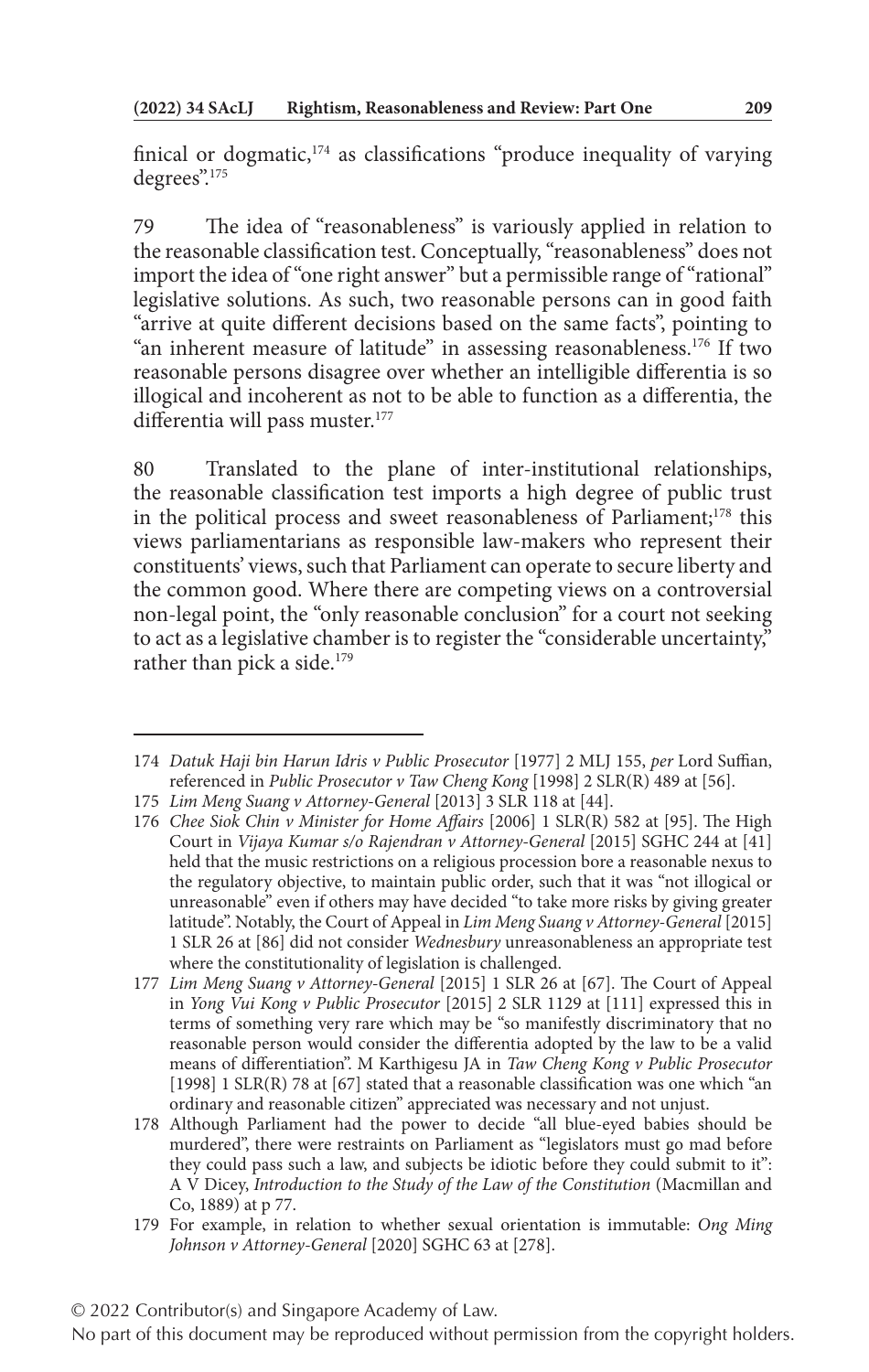81 The reasonable classification test seeks to balance protecting equality with safeguarding the "political autonomy" Parliament has to legislate within constitutional parameters.180 Something "reasonable" is "capable of being supported or justified by reason".<sup>181</sup> This will be shaped by context, as in *Public Prosecutor v Taw Cheng Kong*: 182 Here, the under-inclusiveness of anti-corruption legislation which did not apply to non-citizens, was not fatal. Instead, it was commended as a piece of "highly responsible legislation",<sup>183</sup> which was not "arbitrary or unreasonable"<sup>184</sup> in seeking to preserve international comity.

82 If the nexus between object and legislative classification is "sufficiently strong",<sup>185</sup> enjoying some degree of effectiveness, it would pass legal muster. The differentia had to be "broadly proportionate"<sup>186</sup> to the legislative purpose, not "the best", as "reasonable people may well disagree" on what a better differentia is, which is a social policy question $187$ for the Legislature.188 Judicial intervention was only warranted if the differentia was "clearly inefficacious".189 The court should remember that Parliament faced "other practical constraints or considerations" and bore the main responsibility in legislating "practicable" laws to meet social needs.190

83 What may fail the reasonable classification test is a law banning women from driving on the roads.<sup>191</sup> Under the first limb, the differentia might be illogical or incoherent, the only substantive criteria within the

<sup>180</sup> *Tan Eng Hong v Attorney-General* [2013] 4 SLR 1059 at [89].

<sup>181</sup> *Lim Meng Suang v Attorney-General* [2013] 3 SLR 118 at [89].

<sup>182</sup> [1998] 2 SLR(R) 489.

<sup>183</sup> *Public Prosecutor v Taw Cheng Kong* [1998] 2 SLR(R) 489 at [83].

<sup>184</sup> *Public Prosecutor v Taw Cheng Kong* [1998] 2 SLR(R) 489 at [83].

<sup>185</sup> *Lim Meng Suang v Attorney-General* [2013] 3 SLR 118 at [97]. The closer the correspondence between the classification and the legal purpose, the easier it is to argue it is reasonable. This is a question of degree which imports in some uncertainty, as seen in the different observations of the High Court and Court of Appeal that the means or end fit only went "a little way" (*Taw Cheng Kong v Public Prosecutor* [1998] 1 SLR (R) 78 at [65]), as opposed to going "some way" and having a sufficiently strong nexus: *Public Prosecutor v Taw Cheng Kong* [1998] 2 SLR(R) 489 at [81].

<sup>186</sup> The quantity of addictive drugs trafficked was "broadly proportionate" to the amount brought into the illegal market, the scale of a drug-dealer operations and the social harm posed by drug trafficking crimes: *Yong Vui Kong v Public Prosecutor* [2010] 3 SLR 489. See also *Tan Eng Hong v Attorney-General* [2013] 4 SLR 1059 at [100].

<sup>187</sup> *Yong Vui Kong v Public Prosecutor* [2010] 3 SLR 489 at [113], citing *Ong Ah Chuan v Public Prosecutor* [1981] AC 648 at 673.

<sup>188</sup> *Public Prosecutor v Taw Cheng Kong* [2010] 3 SLR 489 at [113].

<sup>189</sup> *Lim Meng Suang v Attorney-General* [2013] 3 SLR 118 at [95].

<sup>190</sup> *Taw Cheng Kong v Public Prosecutor* [1998] 2 SLR(R) 489 at [88].

<sup>191</sup> This hypothetical was raised and discussed in *Lim Meng Suang v Attorney-General* [2015] 1 SLR 26 at [114].

No part of this document may be reproduced without permission from the copyright holders.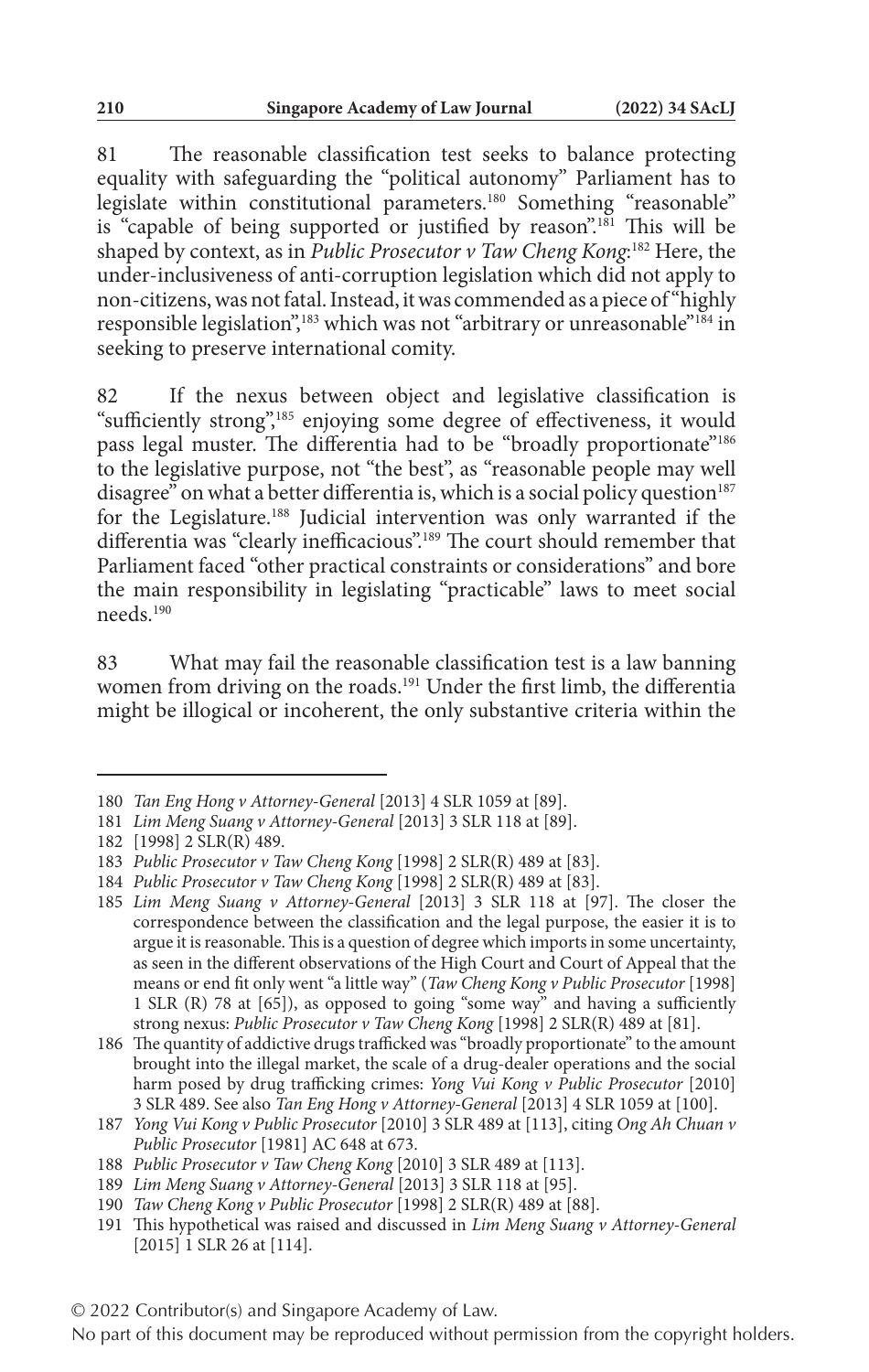scope of the test. Under the second limb, there may not be a rational relation between the differentia and the legislative object, unless the latter was precisely to ban all women from driving; this would bring it "full circle" to the question of whether the law in treating men and women differently violated Art 12(1) such that the differentia was indeed illogical or incoherent.192 While the first limb deals in a limited sense with the substantive quality of the law, the second limb deals with its efficacy.

84 Most importantly, a faith in political constitutionalism is evident in the judicial observation that such a law would be an "extreme position" which a "reasonable Parliament in the Singapore context"<sup>193</sup> would probably never enact. It would explode a shared political rationality and social consensus, not gel with the sensibilities of most Singaporeans and extract a devastating political cost. It would violate erode the presumption that Singapore acts consistently with its international commitments, including those under the Convention for the Elimination of All Forms of Discrimination against Women.

85 Where public opinion is sharply divided over a "culture war" issue, judges must "not take sides on political issues", allowing Parliament to "settle issues which the ordinary man regards as controversial".<sup>194</sup> Even where public opinion has "shifted closer to one end of the spectrum", the courts should as interlocutor "call on Parliament to consider changing the law",<sup>195</sup> where "moral questions" are concerned.

86 The judicial deference to Parliament's legislative role which the reasonable classification test engenders reflects the conviction that unelected judges should not take away political power from elected politicians. The limited role accorded to legitimacy within the threshold test of requiring a rational relation between the means–end fit sets its face against rightism, both in the sense of declaring new rights and according these categorical status, accompanied by predetermined levels of review, or in adopting intrusive standards of review, truncating parliamentary autonomy by requiring that the means adopted be one which minimally impairs the right. The reasonable classification test involves contextual

<sup>192</sup> *Ong Ming Johnson v Attorney-General* [2020] SGHC 63 at [205].

<sup>193</sup> *Lim Meng Suang v Attorney-General* [2015] 1 SLR 26 at [114].

<sup>194</sup> Lord Reid, "The Judge as Law Maker" (1972–1973) 12 JSPTL (NS) 22 at 23, quoted in *Lim Meng Suang v Attorney-General* [2015] 1 SLR 26 at [178].

<sup>195</sup> See, *eg*, *Public Prosecutor v Taw Cheng Kong* [1998] 2 SLR(R) 489 at [88] and *Angliss Singapore Pte Ltd v Public Prosecutor* [2006] 4 SLR(R) 653 at [94]. Only exceptionally, where there is objective evidence that law and society has rejected it, would a court refuse to enforce an outmoded legal principle, such as treating women as chattels in the common law tort of enticement: *Lim Meng Suang v Attorney-General* [2013] 3 SLR 118 at [139].